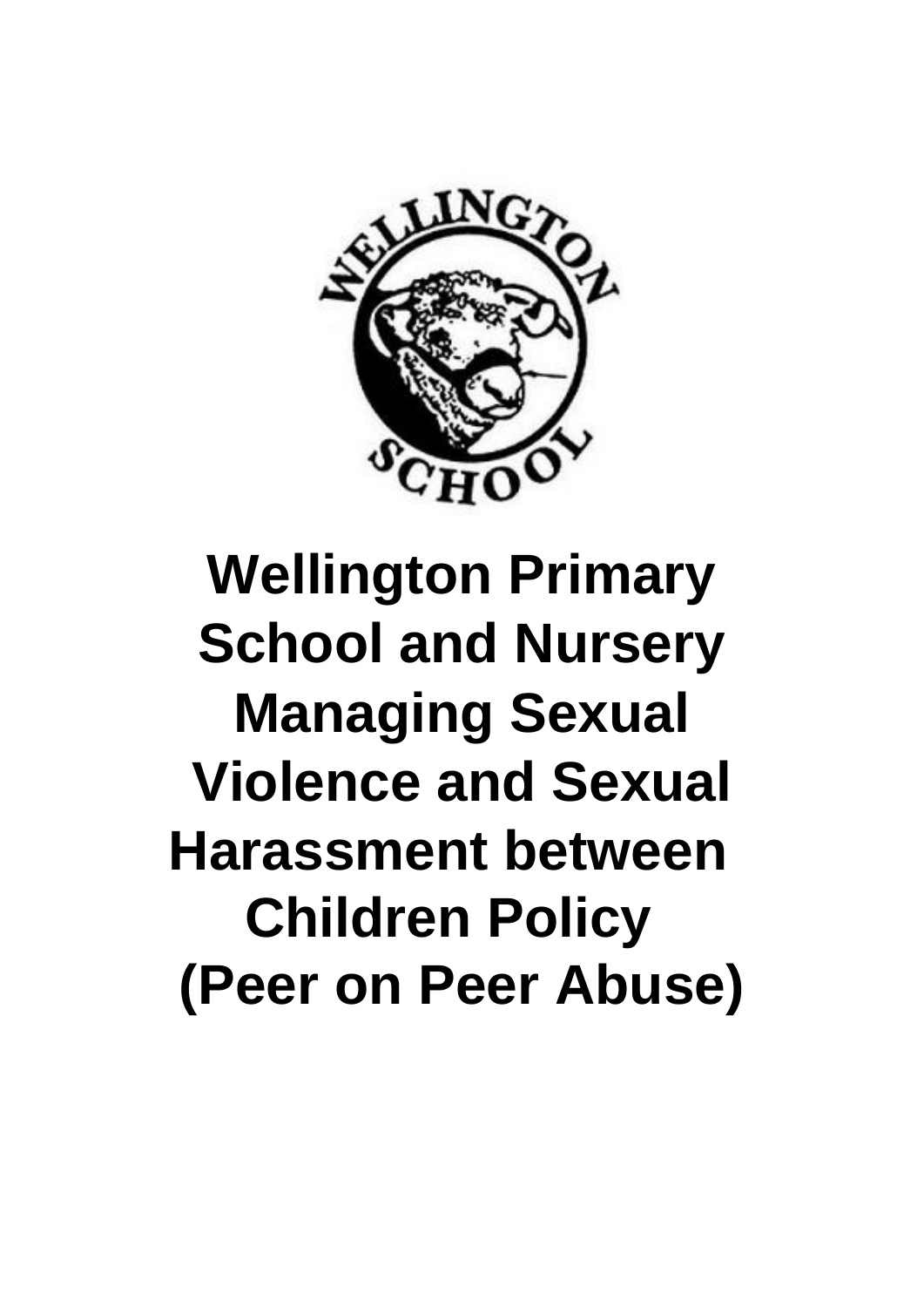## **Contents:**

- 1. Definitions
- 2. Legal Framework
- 3. Prevention
- 4. Awareness
- 5. Determining the level of incidents
- 6. Support available if a child has been harmed, is in immediate danger or at risk of harm
- 7. Managing Disclosures
- 8. Confidentiality
- 9. Anonymity
- 10. Risk assessment
- 11. Taking action following a disclosure
- 12. Managing the Report
- 13. Managing Internally
- 14. Providing Early Help
- 15. Referring to Children's Social Care
- 16. Reporting to Police
- 17. Bail Conditions
- 18. Managing Delays in the Criminal Justice System
- 19. The End of the Criminal Process
- 20. Ongoing Support for the Victim
- 21. Ongoing Support for the Alleged Perpetrator
- 22. Disciplining the Alleged Perpetrator
- 23. Shared Classes
- 24. Working with Parents and Carers
- 25. Safeguarding Other Children
- 26. Monitoring and Review
- 27. The context

Appendix 1 - Risk Assessment for Peer on Peer Sexual Abuse/ Harmful Sexual Behaviour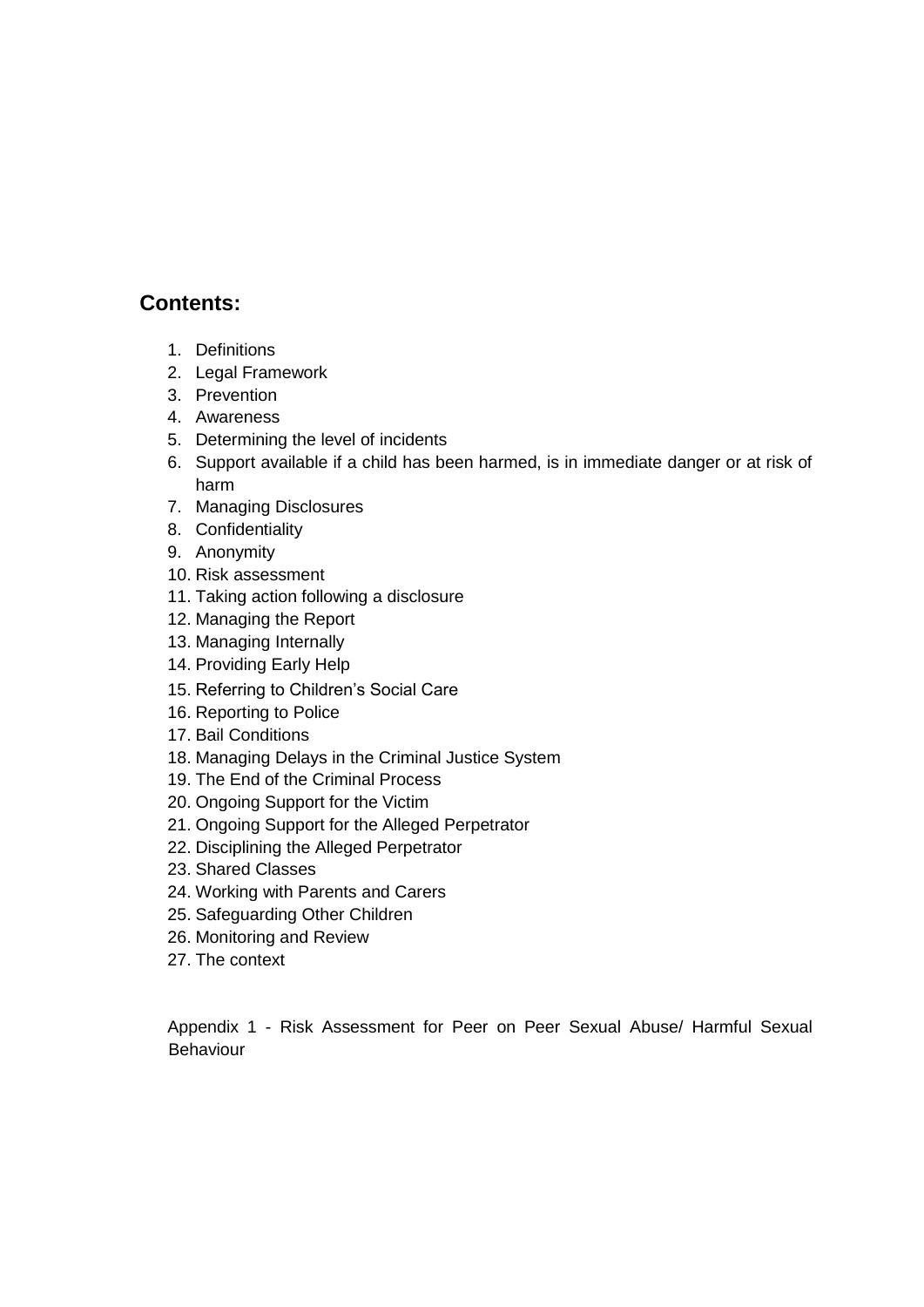Wellington Primary School and Nursery recognises that children are vulnerable to and capable of abusing their peers. We take such abuse as seriously as abuse perpetrated by an adult. This includes verbal as well as physical abuse.

# **1. Definitions**

Peer-on-peer abuse is sexual, emotional or physical abuse that happens between children of a similar age or stage of development. It can happen between any number of children, and can affect any age group (Department for Education (DfE), 2018). It can be harmful to the children who display it as well as those who experience it. Children can experience peer-on-peer abuse in a wide range of settings, including:

- at school
- at home or in someone else's home
- in public spaces
- online

(NSPCC, 2018).

It can take place in spaces which are supervised or unsupervised. Within a school context, for example, peer-on-peer abuse might take place in spaces such as toilets, the playground, corridors and when children are walking home (Contextual Safeguarding Network, 2020).

As children develop healthily, it's normal for them to display certain types of behaviour. It's important that adults who work or volunteer with children can identify if any behaviour has become harmful or abusive, and respond proportionally to keep all the children involved safe.

We recognise that peer on peer abuse can manifest itself in many ways such as:

- Child Sexual Exploitation
- Sexting or youth produced digital imagery
- Upskirting
- Bullvina
- Radicalisation
- Abuse in intimate relationships
- Children who display sexually harmful behaviour
- Gang association and serious violence (County Lines)
- Technology can be used for bullying and other abusive behaviour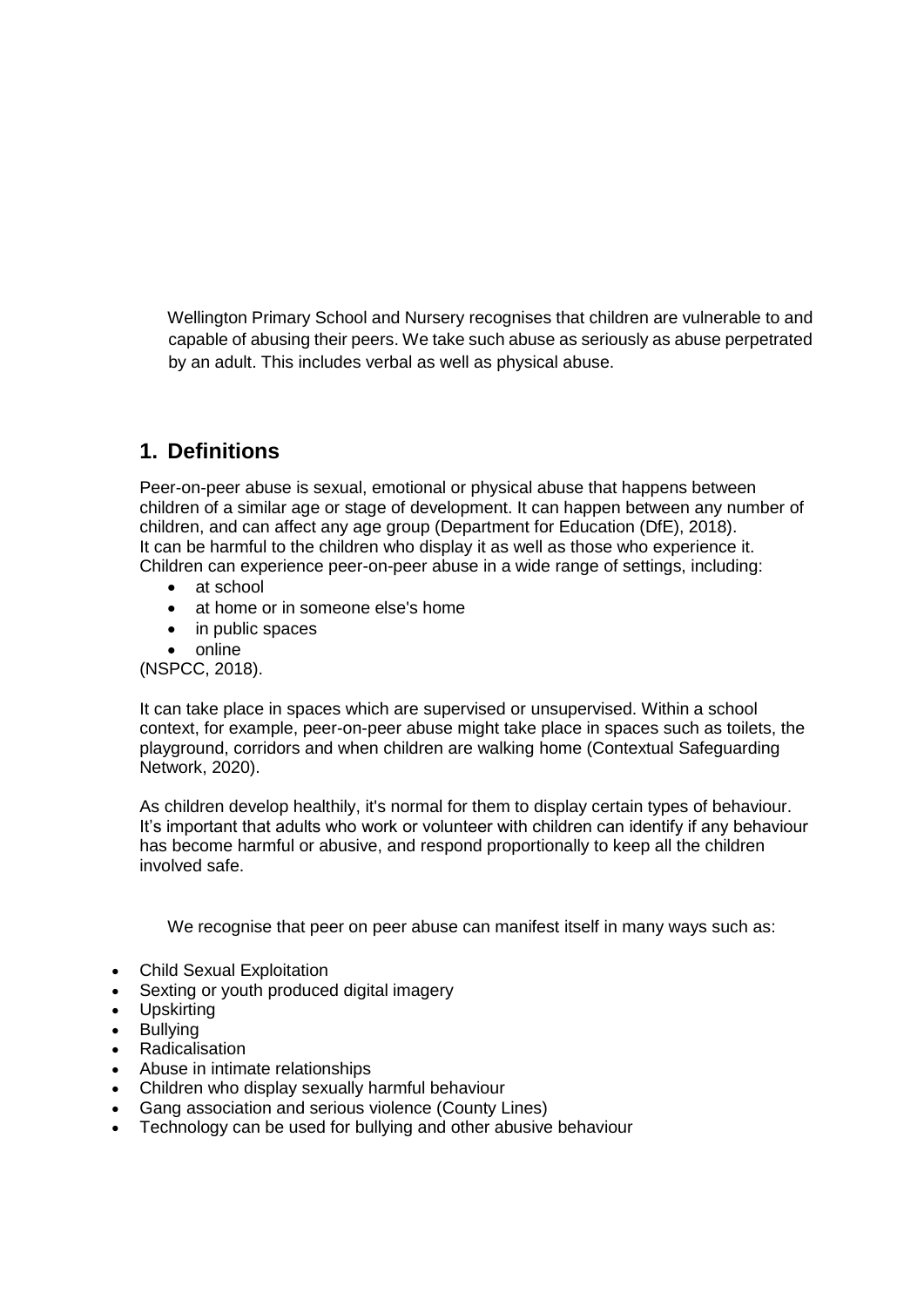Some of these behaviours will need to be handled with reference to other policies in school such as the behaviour policy, anti- bullying policy, child protection policy and online safety policy.

This policy concentrates on peer on peer abuse in the context of sexual harassment and sexual violence, physical abuse and emotional abuse. It is compliant with the statutory guidance on peer-on-peer abuse as set out in Keeping Children Safe in Education (September 2020) and should be read in conjunction with the Safeguarding Partnership regional policy and procedures, and any relevant Practice Guidance issued by it.

In regard to Harmful Sexual behaviour we are adopting the NSPCC definition of HSB as: -

"Sexual behaviours expressed by children...that are developmentally inappropriate, may be harmful towards self or others, or be abusive towards another child...or adult."

## **Sexual harassment**

- 1.1 Sexual harassment refers to unwanted conduct of a sexual nature that occurs online or offline. Sexual harassment violates a pupil's dignity and makes them feel intimidated, degraded or humiliated, and can create a hostile, sexualised or offensive environment. If left unchallenged, sexual harassment can create an atmosphere that normalises inappropriate behaviour and may lead to sexual violence.
- 1.2 Sexual harassment includes:
	- Sexual comments.
	- Sexual "jokes" and taunting.
	- Physical behaviour, such as deliberately brushing against another pupil.
	- Online sexual harassment, including non-consensual sharing of images and videos and consensual sharing of sexual images and videos (often known as sexting), inappropriate comments on social media, exploitation, coercion and threats – online sexual harassment may be isolated or part of a wider pattern.

## **Sexual violence**

- 1.3 Sexual violence refers to the three following offences:
	- **Rape:** A person (A) commits an offence of rape if he intentionally penetrates the vagina, anus or mouth of another person (B) with his penis, B does not consent to the penetration and A does not reasonably believe that B consents.
	- **Assault by Penetration:** A person (A) commits an offence if s/he intentionally penetrates the vagina or anus of another person (B) with a part of her/his body or anything else, the penetration is sexual, B does not consent to the penetration and A does not reasonably believe that B consents.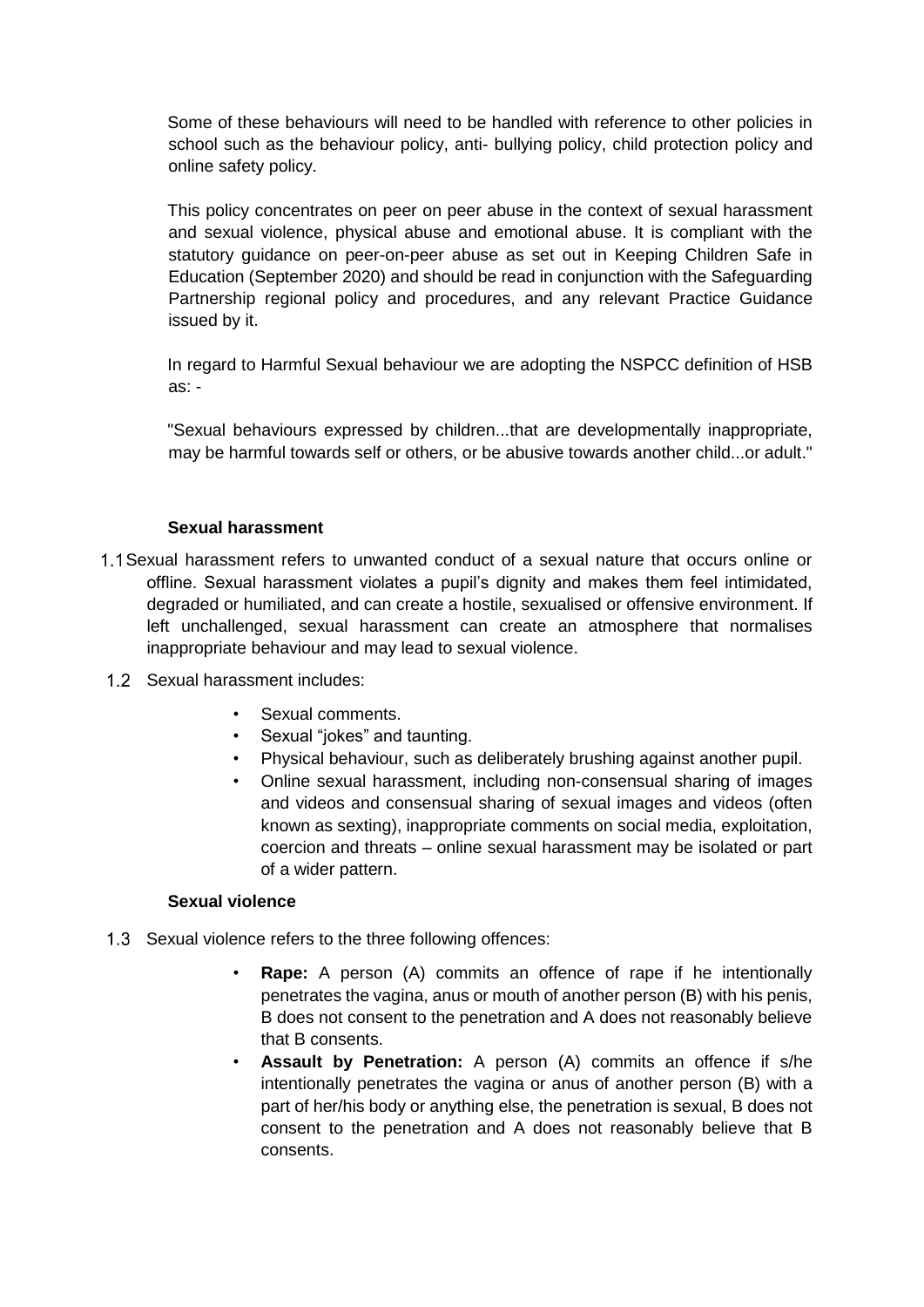- **Sexual Assault:** A person (A) commits an offence of sexual assault if s/he intentionally touches another person (B), the touching is sexual, B does not consent to the touching and A does not reasonably believe that B consents.
- Harmful sexual behaviours

Sexual violence and sexual harassment can occur online and offline (both physically and verbally), and are never acceptable. All victims should be taken seriously and offered appropriate support. Victims of sexual violence and harassment are likely to find the experience distressing and stressful, and it will, in all likelihood, adversely affect their education.

## **Harmful sexual behaviours**

- The term "**harmful sexual behaviour"** is used to describe behaviour that is problematic, abusive and violent, and that may cause developmental damage. Harmful sexual behaviour may include:
	- Using sexually explicit words and phrases.
	- Inappropriate touching.
	- Sexual violence or threats.
	- Full penetrative sex with other children or adults.
	- Sexual interest in adults or children of very different ages to their own.
	- Forceful or aggressive sexual behaviour.
	- Compulsive habits.
	- Sexual behaviour affecting progress and achievement.
	- Using sexually explicit words and phrases.
	- Inappropriate touching.
	- Sexual violence or threats.

It is important to note that harmful sexual behaviours can occur both online and offline, and sometimes simultaneously between the two.

Children displaying harmful sexual behaviour have often experienced their own abuse and trauma, and it is imperative that they are offered appropriate support.

When considering whether behaviour is harmful, take into account the ages and stages of development of the children. Sexual behaviour can be harmful if one of the children is much older (especially where there is two years or more difference, or where one child is prepubescent and the other is not). Keep in mind that it is possible for a younger child to abuse an older child, particularly where they have power over them, such as where the older child has disabilities or is small in stature.

The [Brooks sexual behaviours traffic light tool](https://www.brook.org.uk/our-work/the-sexual-behaviours-traffic-light-tool) can with making decisions about whether sexual behaviour is harmful or a natural part of healthy development and no cause for concern.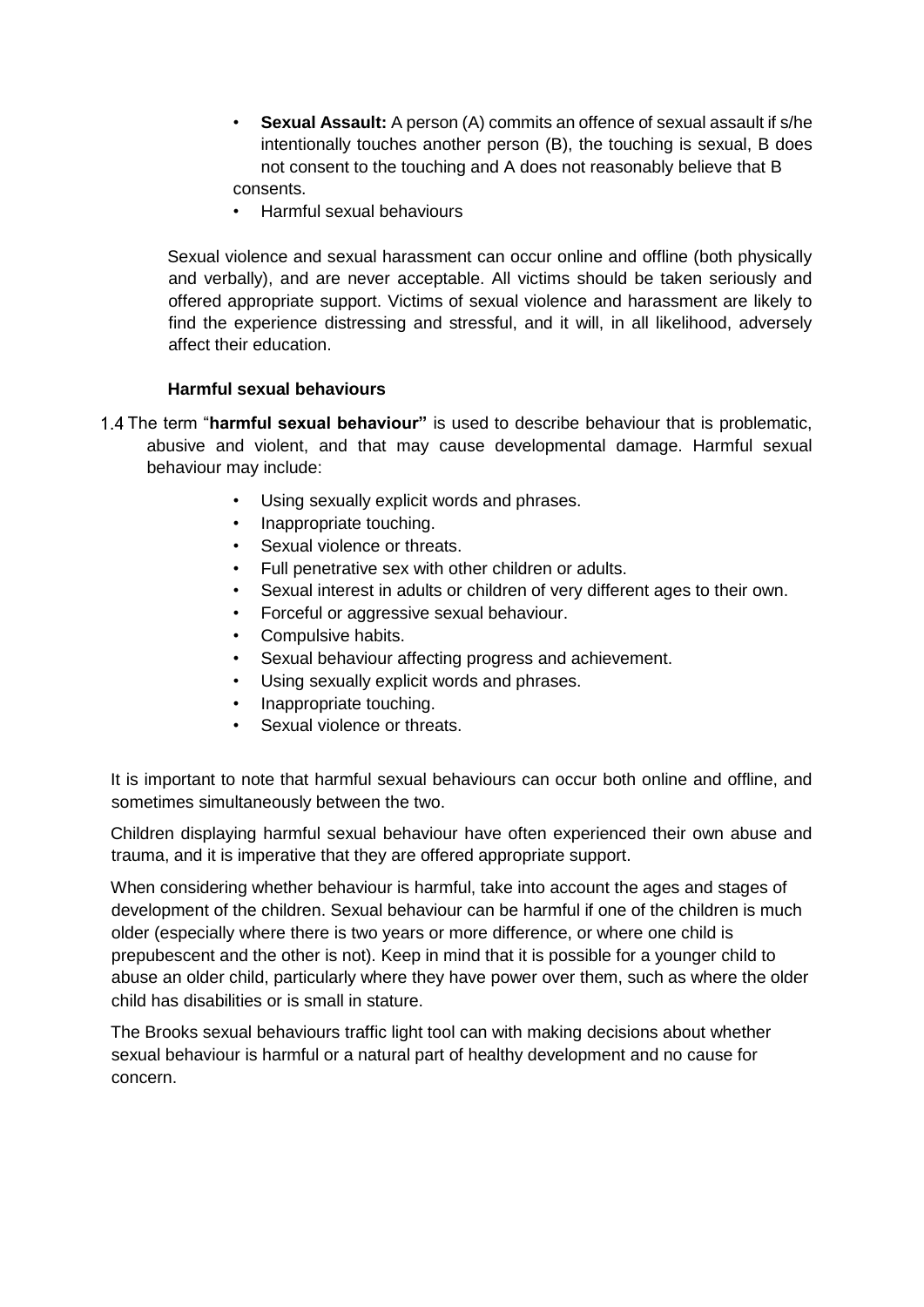## **Physical Abuse**

While a clear focus of peer on peer abuse is around sexual abuse and harassment, physical assaults and initiation violence and rituals from pupils to pupils can also be abusive.

These are equally not tolerated and if it is believed that a crime has been committed, will be reported to the police.

The principles from the anti-bullying policy will be applied in these cases, with recognition that any police investigation will need to take priority.

## **Child**

This guidance article refers to anyone under the age of 18 as a 'child'.

## **Alleged perpetrator**

For the purposes of this guidance, 'alleged perpetrator', and where appropriate 'perpetrator', is used to describe a child accused of carrying out sexual violence and/or sexual harassment. It is important to note that any alleged perpetrator is entitled to, and deserves, a different level of support to that which might be provided to an adult alleged to have abused a child.

## **Victim**

For the purposes of this guidance, the term 'victim' is used to describe children who have been subjected to sexual violence and/or sexual harassment; however, when using the term in a school, school staff should be conscious of the fact that some children may not consider themselves a victim and may not wish to be described this way.

## **2. Legal Framework**

This policy has been created with due regard to all relevant legislation including, but not limited to, the following:

**Legislation** 

- Children Act 1989
- Children Act 2004
- Safeguarding Vulnerable Groups Act 2006
- The Education (School Teachers' Appraisal) (England) Regulations 2012 (as amended)
- Sexual Offences Act 2003
- The General Data Protection Regulation (GDPR)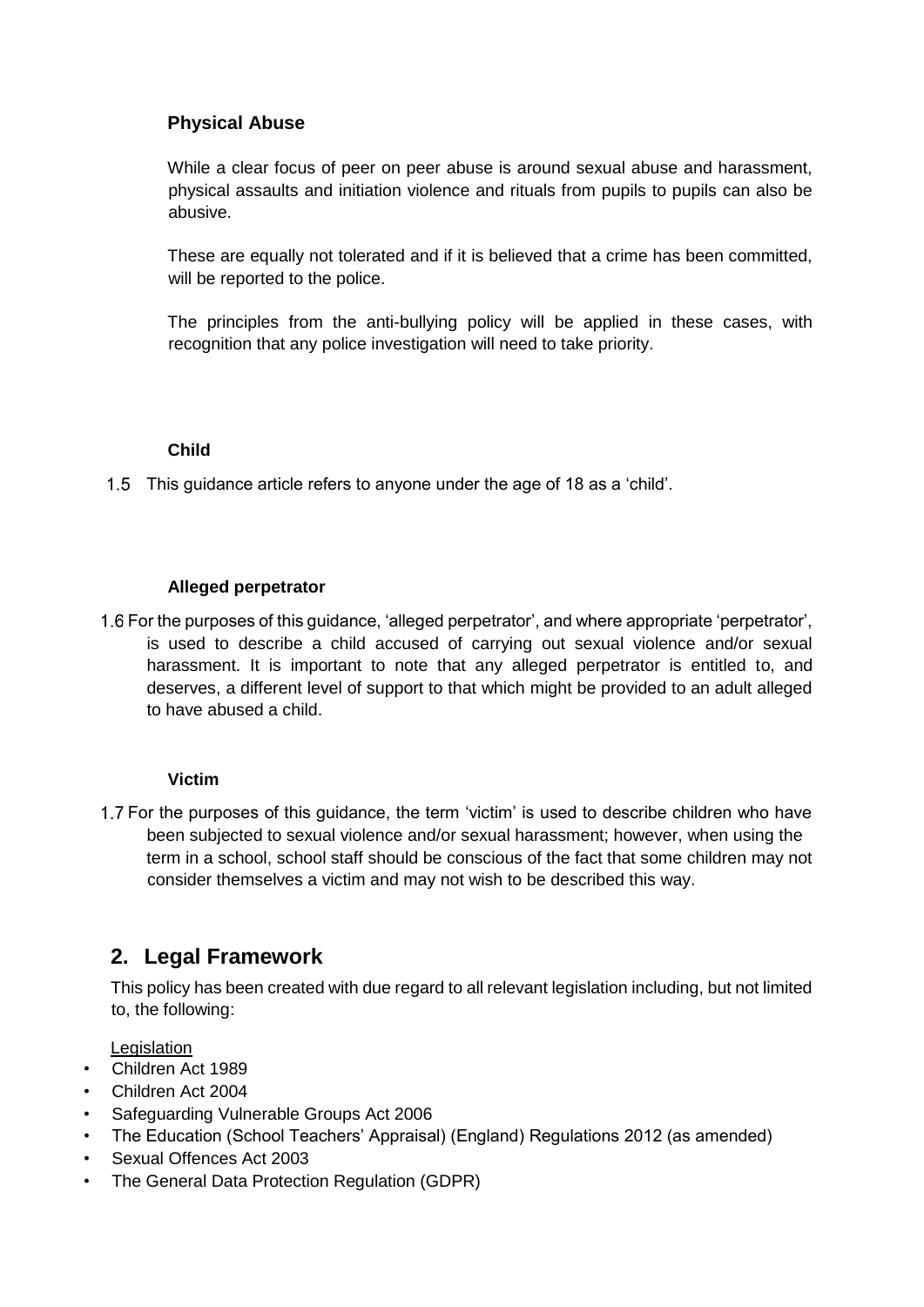• Data Protection Act 2018

## Statutory guidance

- DfE (2018) 'Working Together to Safeguard Children'
- DfE (2020) 'Keeping children safe in education'

## Non-statutory guidance

- DfE (2015) 'What to do if you're worried a child is being abused'
- DfE (2018) 'Information sharing'
- DfE (2018) 'Sexual violence and sexual harassment between children in schools and colleges'
- Herefordshire Safeguarding Children Board Website
- Herefordshire Council 'Peer on Peer Abuse' Guidance for schools.

## **3. Prevention**

Wellington Primary School and Nursery actively seeks to raise awareness of and prevent all forms of peer-on-peer abuse by:

• Educating all Governors, Senior Leadership Team, staff and volunteers during their annual safeguarding training. This will include training all Governors, Senior Leadership Team, staff and volunteers on the nature, prevalence and effect of peeron-peer abuse, and how to prevent, identify and respond to it. This includes

- (a) Contextual Safeguarding;
- (b) The identification and classification of specific behaviours; and

(c) The importance of taking seriously all forms of peer-on-peer abuse (no matter how low level they may appear) and ensuring that no form of peer-on-peer abuse is ever dismissed as horseplay or teasing.

In order to prevent peer-on-peer abuse and address the wider societal factors that can influence behaviour, the school will educate pupils about abuse, its forms and the importance of discussing any concerns and respecting others through the curriculum, assemblies and PSHE.

The school will also ensure that pupils are taught about safeguarding, including online safety, as part of a broad and balanced curriculum in PSHE lessons, RSE and group sessions. Such content will be age and stage of development specific, and tackle issues such as the following:

- Healthy relationships
- Respectful behaviour
- Gender roles, stereotyping and equality
- Body confidence and self-esteem
- Prejudiced behaviour
- That sexual violence and sexual harassment is always wrong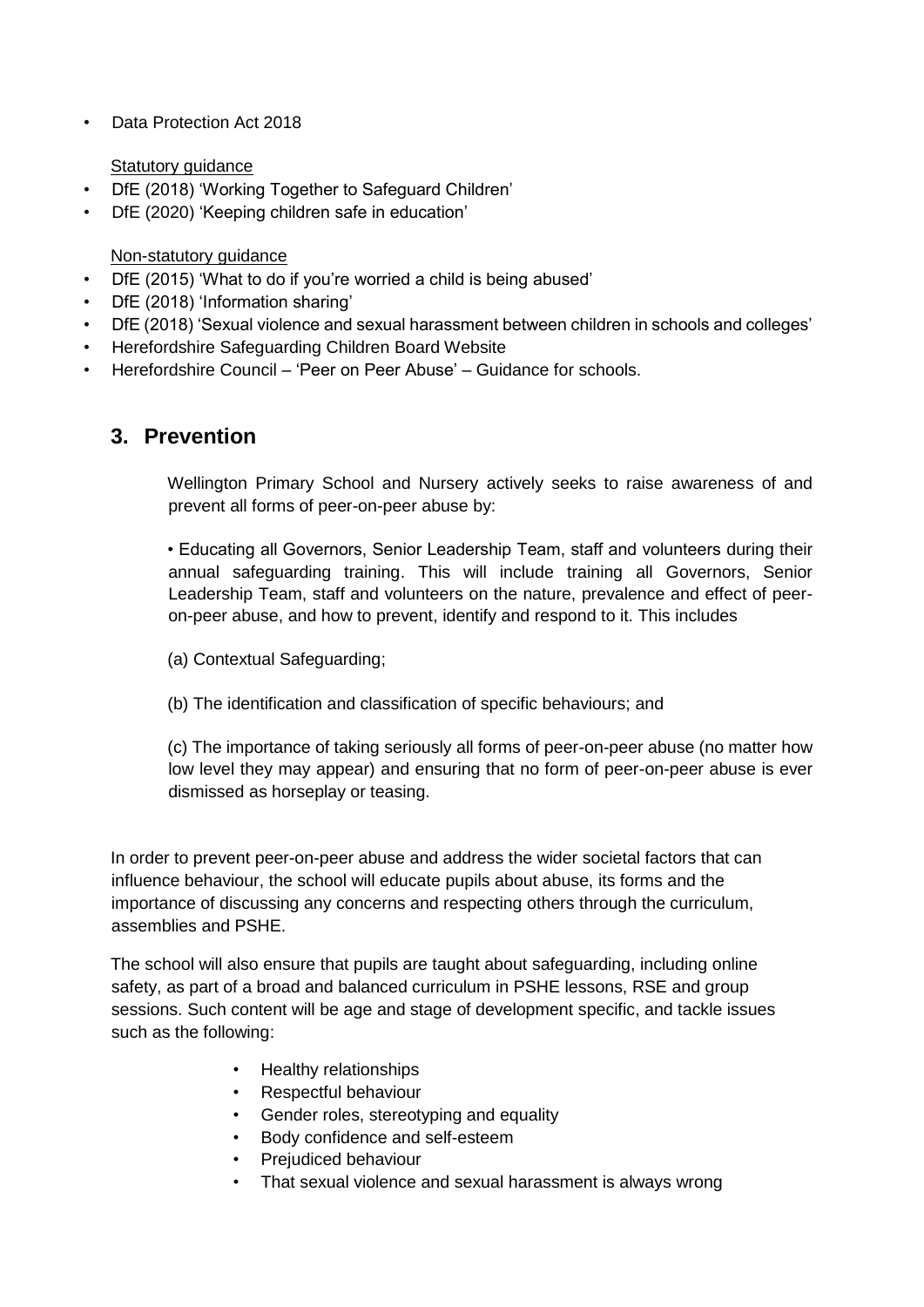• Addressing cultures of sexual harassment

Pupils will be allowed an open forum to talk about concerns and sexual behaviour. They are taught how to raise concerns and make a report, including concerns about their friends or peers, and how a report will be handled.

At Wellington Primary School and Nursery we are:

- Ensuring that all peer-on-peer abuse issues are fed back to the School's Safeguarding Team (DSL and DDSL's) so that they can spot and address any concerning trends and identify pupils who maybe in need of additional support.
- Challenging the attitudes that underlie such abuse (both inside and outside the classroom);
- Working with Governors, Senior Leadership Team, all staff and volunteers and parents to address equality issues, to promote positive values, and to encourage a culture of tolerance and respect amongst all members of the School community;
- Creating conditions in which our pupils can aspire to and realise safe and healthy relationships;
- Creating a culture in which our pupils feel able to share their concerns openly, in a nonjudgmental environment, and have them listened to; and
- Responding to cases of peer-on-peer abuse promptly and appropriately.

## **4. Awareness**

All staff are aware that pupils of any age and sex are capable of abusing their peers and will never tolerate abuse as "banter" or "part of growing up".

All staff are aware that peer-on-peer abuse can be manifested in many different ways, including sexting and gender issues, such as girls being sexually touched or assaulted, and boys being subjected to hazing/initiation type of violence which aims to cause physical, emotional or psychological harm.

All staff are aware of the heightened vulnerability of pupils with SEND, who are three times more likely to be abused than their peers. Staff will not assume that possible indicators of abuse relate to the pupil's SEND and will always explore indicators further. Additional barriers to recognising abuse in children with SEND include:

- Assuming that indicators of abuse, such as mood and behaviour, relate to the child's disability.
- Children with SEND being disproportionally impacted by bullying and harassment without showing any outward signs.
- Communication barriers.

LGBTQ+ children can be targeted by their peers. In some cases, children who are perceived to be LGBTQ+, whether they are or not, can be just as vulnerable to abuse as LGBTQ+ children. The school's response to boy-on-boy and girl-on-girl sexual violence and sexual harassment will be equally as robust as it is for incidents between children of the opposite sex.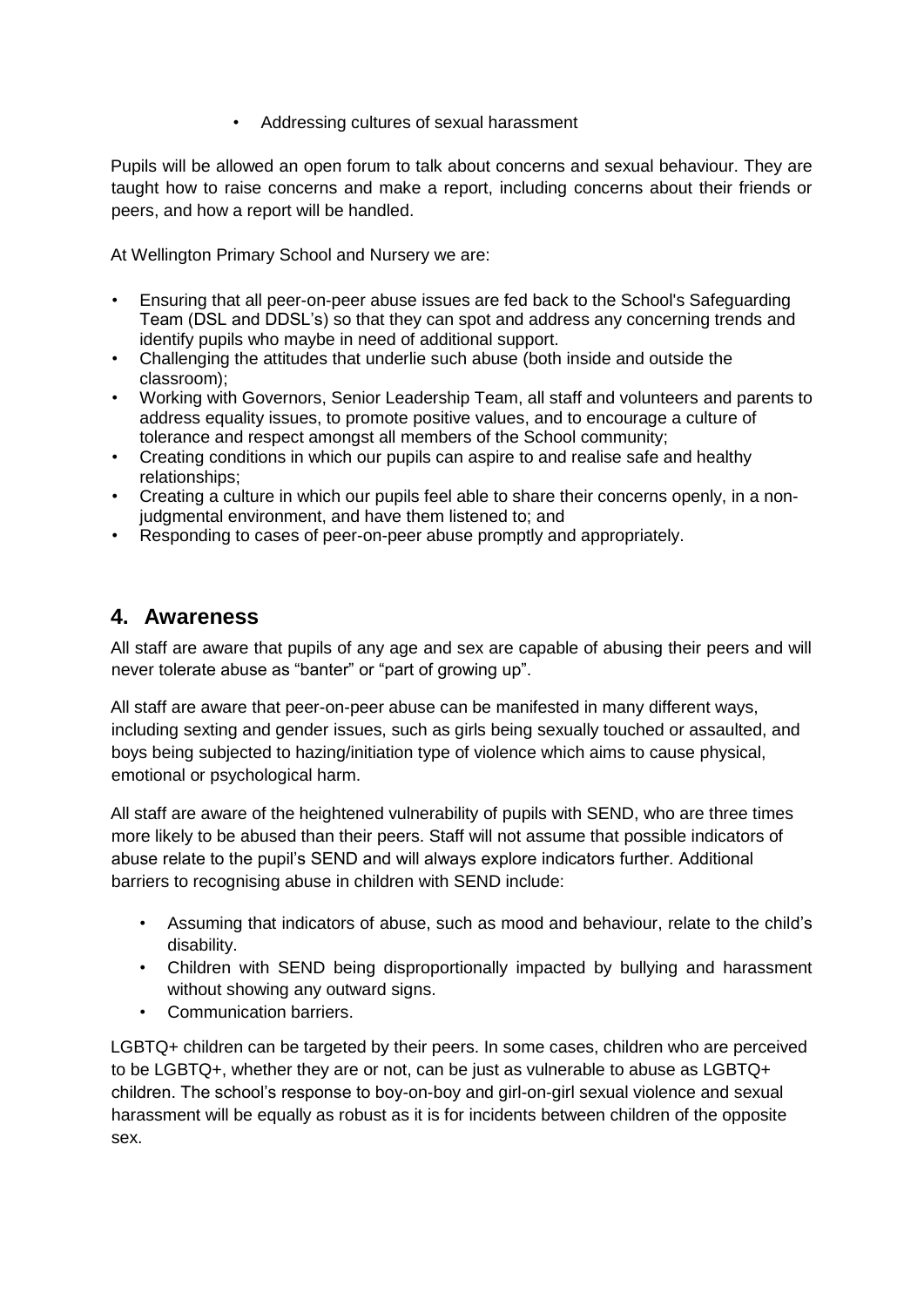Pupils will be made aware of how to raise concerns or make a report and how any reports will be handled. This includes the process for reporting concerns about friends or peers.

# **5. Determining the level of Incidents**

While determining the level of incidents is not always clear-cut we use this as a guide. In addition to this we consider the following behaviours:

- Chronological and developmental ages of everyone involved
- Difference in their power or authority in relation to age, race, gender, physical, emotional or intellectual vulnerability
- All alleged physical and verbal aspects of the behaviour and incident
- Whether the behaviour involved inappropriate sexual knowledge or motivation
- What was the degree of physical aggression, intimidation, threatening behaviour or bribery
- The effect on the victim
- Any attempts to ensure the behaviour and incident is kept a secret
- The child or young person's motivation or reason for the behaviour, if they admit that it occurred
- Whether this was a one-off incident, or longer in duration

# **6. Support available if a child has been harmed, is in immediate danger or at risk of harm**

If a child has been harmed, is in immediate danger or is at risk of harm, a referral will be made to Children's Social Care. Within one working day, a Social Worker will respond to the referrer to explain the action that will be taken.

If Early Help, Section 17 and/or Section 47 statutory assessments, under the Children Act 1989, are appropriate, school staff may be required to support external agencies, for example West Mercia Rape and Sexual Abuse Support Centre (WMRSASC). The DSL and DDSLs support staff as required.

Rape, assault by penetration and sexual assaults are crimes. Where a report includes such an act, the Police will be notified, often as a natural progression of making a referral to Children's Social Care. The DSL and DDSLs are aware of the local process for referrals to both Children's Services and the Police.

Whilst the age of criminal responsibility is 10 years of age, if the alleged perpetrator is under 10, the principle of referring to the Police remains. In these cases, the Police will take a welfare approach rather than a criminal justice approach. The school has a close relationship with the local Police force and the DSL and DDSLs will liaise closely with the local Police presence.

Online concerns can be especially complicated. The school recognises that there is potential for an online incident to extend further than the local community and for a victim, or the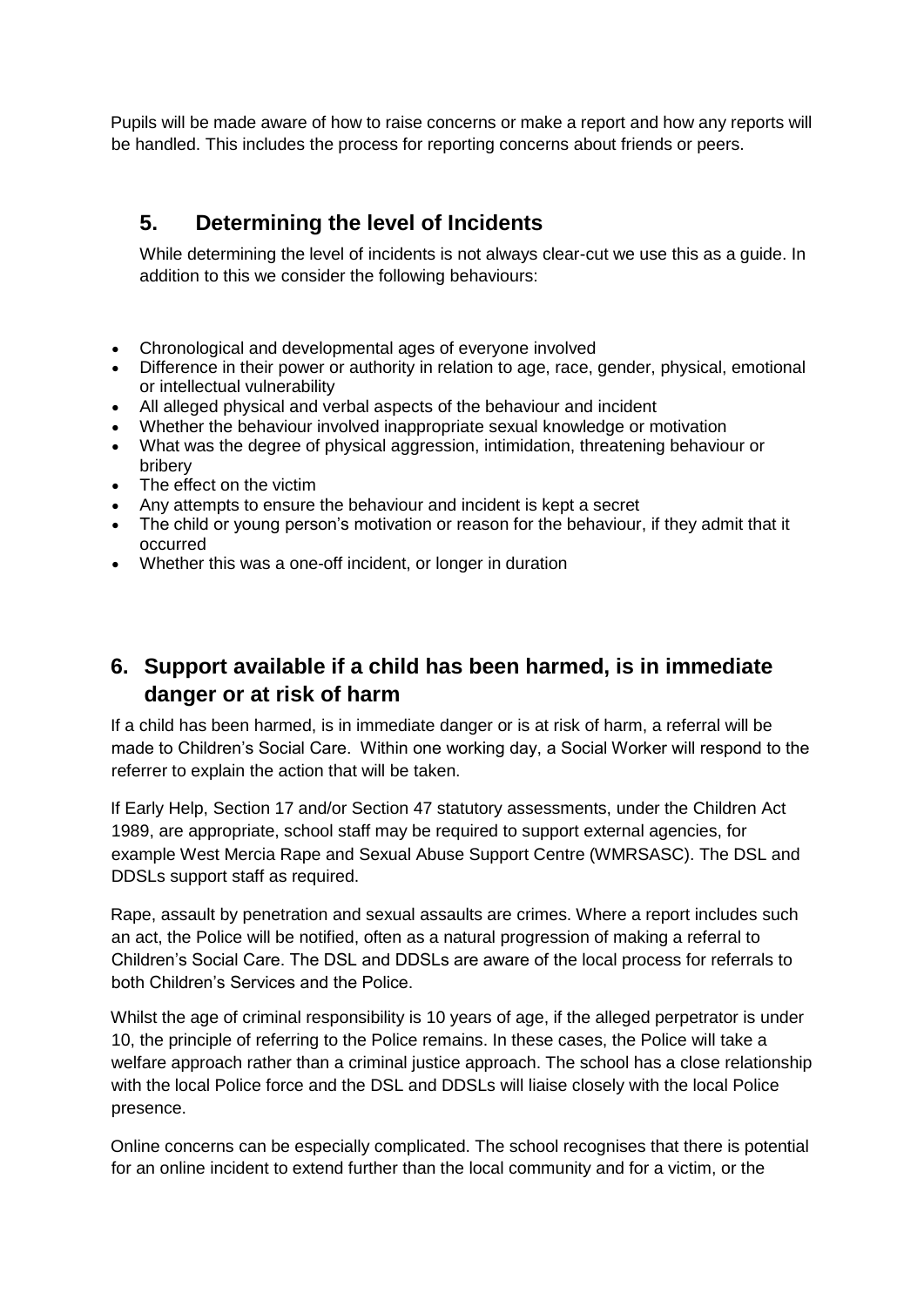alleged perpetrator, to become marginalised and excluded both online and offline. There is also strong potential for repeat victimisation if the content continues to exist.

If the incident involves sexual images or videos held online, the Internet Watch Foundation will be consulted to have the material removed.

Staff will not view or forward illegal images of a child. If they are made aware of such an image, they will contact the DSL or DDSLs.

# **7. Managing Disclosures**

Victims will always be taken seriously, reassured, supported and kept safe. Victims will never be made to feel like they are causing a problem or made to feel ashamed.

If a friend of a victim makes a report or a member of staff overhears a conversation, staff will take action – they will never assume that someone else will deal with it. The basic principles remain the same as when a victim reports an incident; however, staff will consider why the victim has not chosen to make a report themselves and the discussion will be handled sensitively and with the help of Children's Social Care where necessary. If staff are in any doubt, they will speak to the DSL or DDSLs.

Where an alleged incident took place away from the school or online but involved pupils from the school, the school's duty to safeguard pupils remains the same.

All staff will be trained to handle disclosures. Effective safeguarding practice includes:

- Never promising confidentiality at the initial stage.
- Only sharing the report with those necessary for its progression.
- Explaining to the victim what the next steps will be and who the report will be passed to.
- Recognising that the person the child chose to disclose the information to is in a position of trust.
- Being clear about boundaries and how the report will be progressed.
- Not asking leading questions and only prompting the child with open questions.
- Waiting until the end of the disclosure to immediately write a thorough summary. If notes must be taken during the disclosure, it is important to still remain engaged and not appear distracted.
- Only recording the facts as the child presents them not the opinions of the note taker.
- Where the report includes an online element, being aware of searching, screening and confiscation advice and UKCCIS sexting advice.
- Wherever possible, managing disclosures with two staff members present (preferably with the DSL or DDSLs as one of the staff members).
- Informing the DSL or DDSLs as soon as possible after the disclosure if they could not be involved in the disclosure.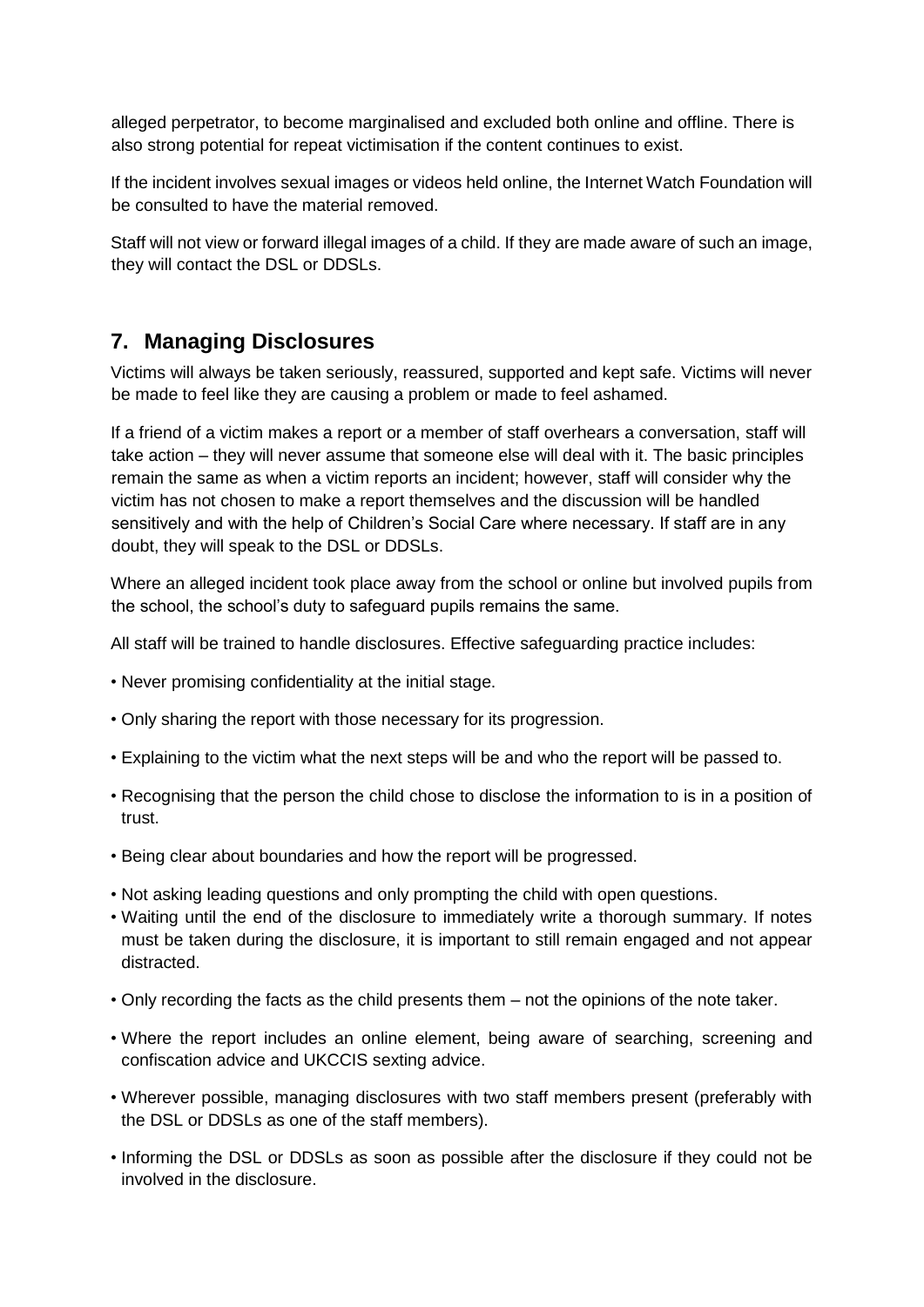The DSL or DDSLs will be informed of any allegations of abuse against pupils with SEND. They will record the incident in writing and, working with the SENCO, decide what course of action is necessary, with the best interests of the pupil in mind at all times. Staff will talk to the children in a calm and consistent manner. Staff will not be prejudiced, judgmental, dismissive or irresponsible in dealing with such sensitive matters. Children should be made aware of who they can talk to should they feel they have not been treated in this manner.

# **8. Confidentiality**

The school will only engage staff and agencies required to support the victim and/or be involved in any investigation. If a victim asks the school not to tell anyone about the disclosure, the school cannot make this promise. Even without the victim's consent, the information may still be lawfully shared if it is in the public interest and protects children from harm.

The DSL and DDSLs will consider the following when making confidentiality decisions:

- Parents will be informed unless it will place the victim at greater risk.
- If a child is at risk of harm, is in immediate danger or has been harmed, a referral will be made to Children's Social Care
- Rape, assault by penetration and sexual assaults are crimes reports containing any such crimes will be passed to the police.

The DSL and DDSLs will weigh the victim's wishes against their duty to protect the victim and others. If a referral is made against the victim's wishes, it will be done so extremely carefully and the reasons for referral will be explained to the victim. Appropriate specialist support will always be offered.

# **9. Anonymity**

There are legal requirements for anonymity where a case is progressing through the criminal justice system. The school will do all it can to protect the anonymity of children involved in any report of sexual violence or sexual harassment. It will carefully consider, based on the nature of the report, which staff will be informed and what support will be in place for the children involved.

When deciding on the steps to take, the school will consider the role of social media in potentially exposing victims' identities and facilitating the spread of rumours.

# **10. Risk Assessment**

The DSL or DDSLs will make an immediate risk and needs assessment any time there is a report of sexual violence. For reports of sexual harassment, a risk assessment will be considered on a case-by-case basis. Risk assessments are not intended to replace the detailed assessments of experts, and for incidents of sexual violence it is likely that a professional risk assessment by a social worker or sexual violence specialist will be required.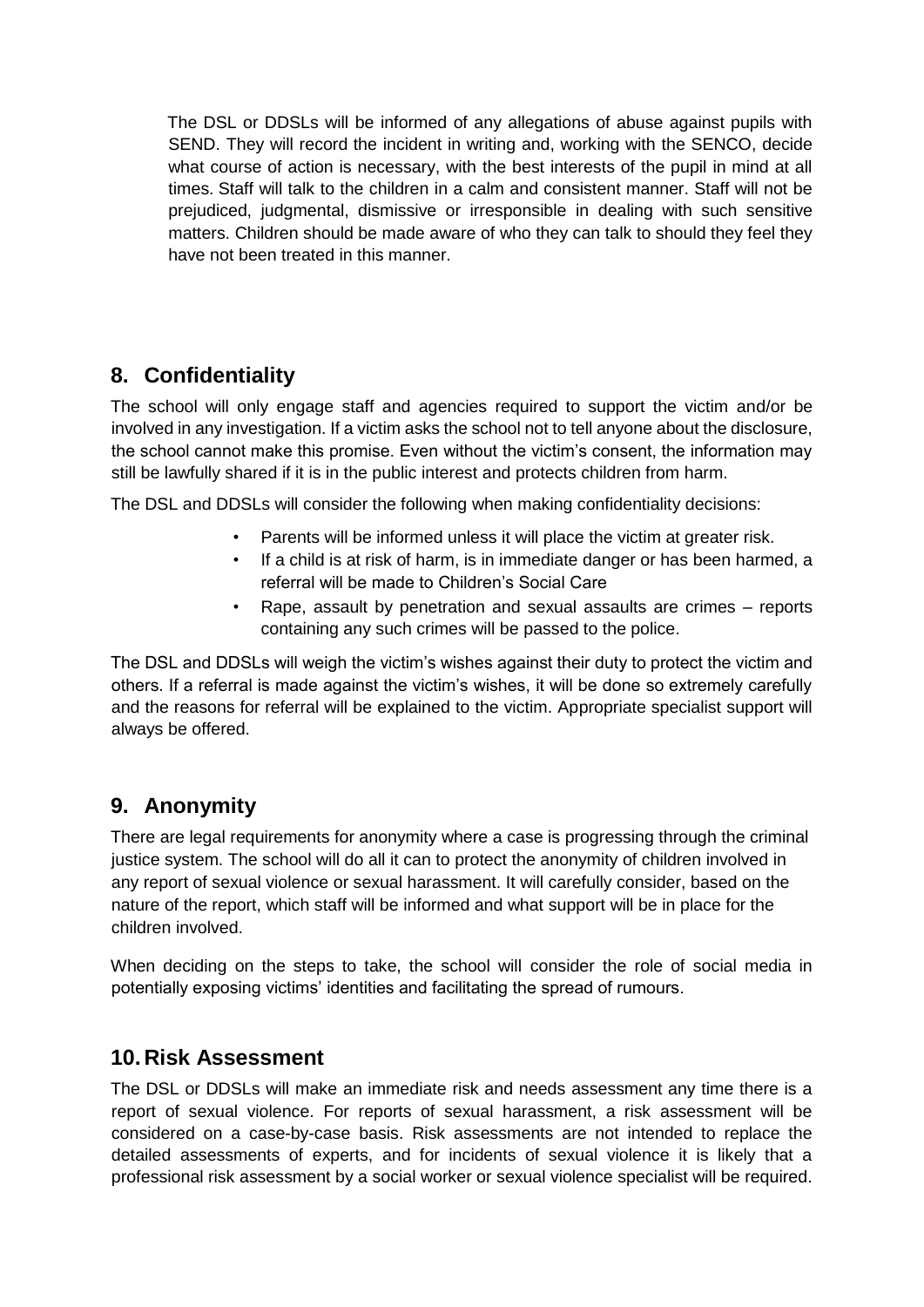Risk assessments will consider:

- The victim.
- The alleged perpetrator.
- Other children at the school, especially any actions that are appropriate to protect them.

Risk assessments will be recorded (either on paper or electronically) and kept under review In accordance with the school's Data Protection Policy.

See Risk Assessment for Peer on Peer Sexual Abuse/ Harmful Sexual Behaviour in Appendix 1.

# **11.Taking action following a disclosure**

The DSL or DDSLs will decide the school's initial response, taking into consideration:

- The victim's wishes
- The nature of the incident.
- The ages and developmental stages of the children involved.
- Any power imbalance between the children.
- Whether the incident is a one-off or part of a pattern.
- Any ongoing risks.
- Any related issues and the wider context, such as whether there are wider environmental factors in a child's life that threaten their safety and/or welfare.
- The best interests of the child.
- That sexual violence and sexual harassment are always unacceptable and will not be tolerated.

Immediate consideration will be given as to how to support the victim, alleged perpetrator and any other children involved. For reports of rape and assault by penetration, whilst the school establishes the facts, the alleged perpetrator will be removed from any classes shared with the victim. The school will consider how to keep the victim and alleged perpetrator apart on school premises, and on transport where applicable. These actions will not be seen as a judgement of guilt on the alleged perpetrator. For reports of sexual violence and sexual harassment, the proximity of the victim and alleged perpetrator and the suitability of shared classes, premises and transport will be considered immediately. In all cases, the initial report will be carefully evaluated and the wishes of the victim, nature of the allegations and requirement to protect all children will be taken into consideration.

# **12. Managing the Report**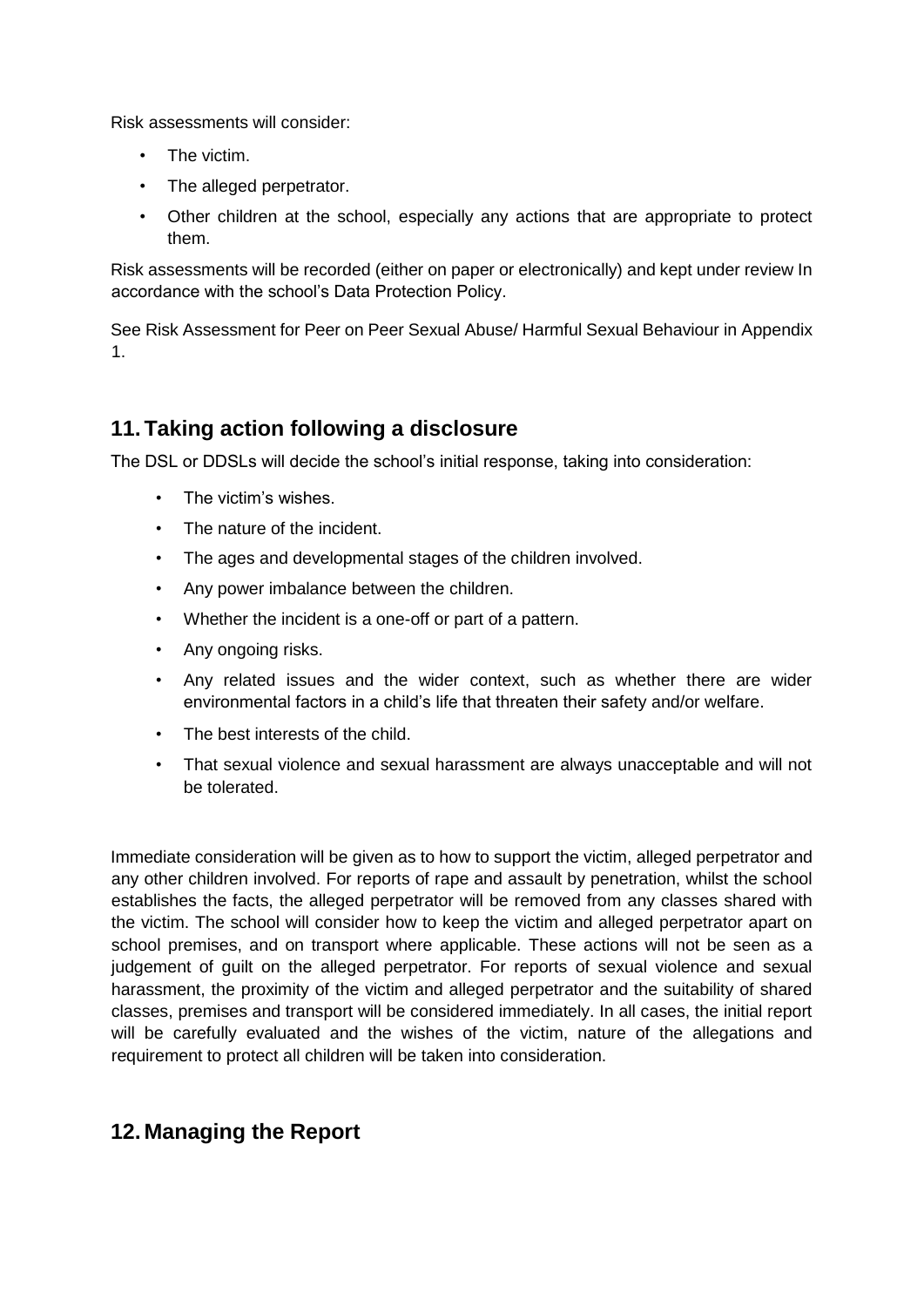The decision of when to inform the alleged perpetrator of a report will be made on a case-bycase basis. If a report is being referred to Children's Social Care or the Police, the school will speak to the relevant agency to discuss informing the alleged perpetrator.

There are four likely outcomes when managing reports of sexual violence or sexual harassment:

- Managing internally
- Providing Early Help
- Referring to Children's Social Care
- Reporting to the Police

Whatever outcome is chosen, it will be underpinned by the principle that sexual violence and sexual harassment is never acceptable and will not be tolerated. All concerns, discussion, decisions and reasons behind decisions will be recorded either on paper or electronically.

The following situations are statutorily clear and do not allow for contrary decisions:

- A child under the age of 13 can never consent to sexual activity.
- The age of consent is 16.
- Sexual intercourse without consent is rape.
- Rape, assault by penetration and sexual assault are defined in law.
- Creating and sharing sexual photos and videos of children under 18 is illegal – including children making and sending images and videos of themselves.

# **13. Managing Internally**

In some cases, e.g. one-off incidents, the school may decide to handle the incident internally through behaviour and bullying policies and by providing pastoral support, if this is the case a safety plan will be created.

## **Creating a safety plan**:

The designated safeguarding lead (or a deputy) will make an immediate risk and needs' assessment (safety plan). Where there has been a report of sexual harassment, a safety plan must be completed and submitted to the MASH. The safety plan should consider:

- The victim, especially their protection and support;
- The child alleged to have caused harm; and
- All the other children (and, if appropriate, adult students and staff) at the school, especially any actions that are appropriate to protect them;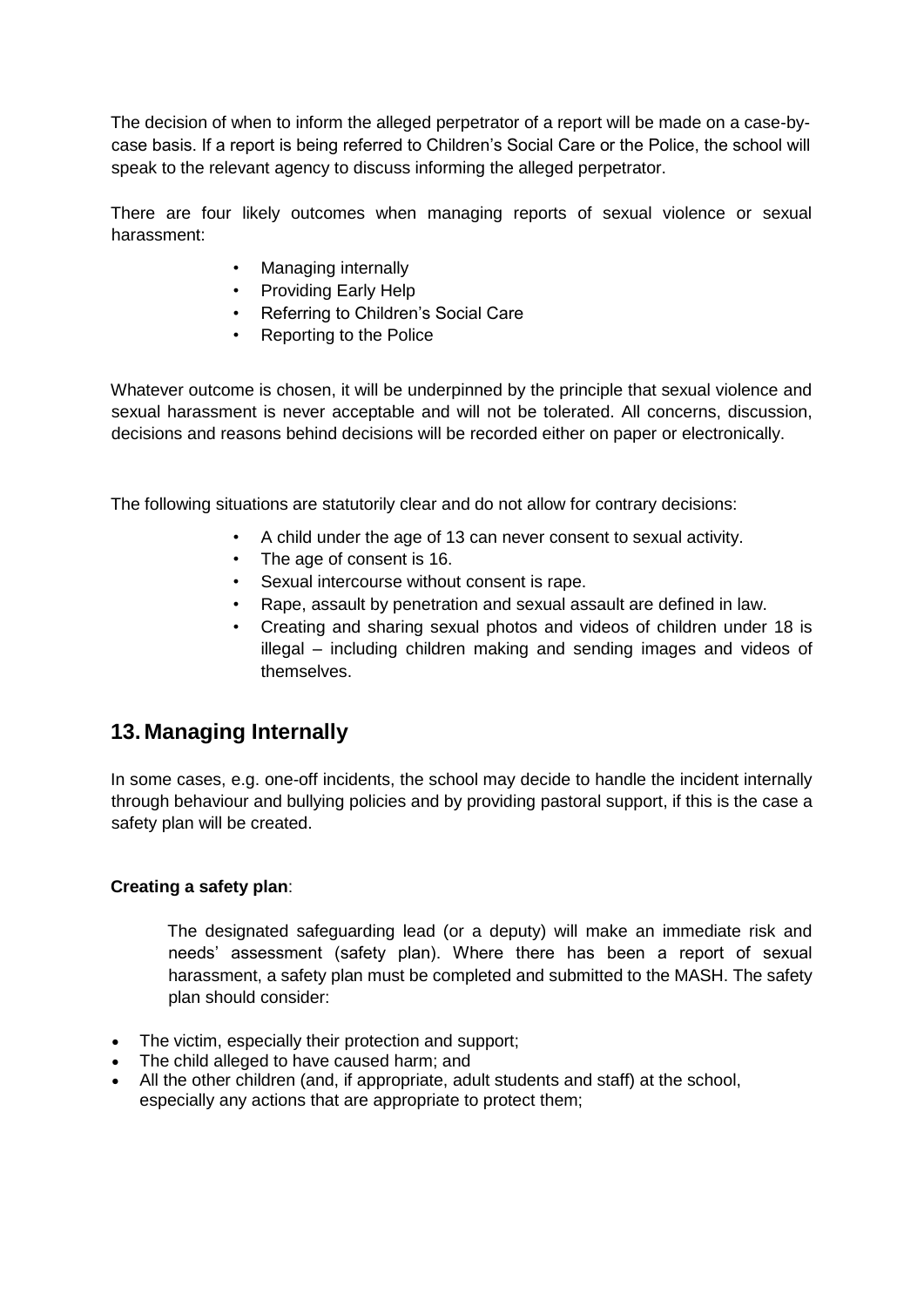Safety plans will be recorded in the Safeguarding file under 'peer-on-peer abuse – safety plans' and be kept under review. The designated safeguarding lead (or a deputy) will ensure they are engaging with MASH.

## **Gathering the Facts**:

When making young people aware of an allegation it is essential that before you speak to them any further you offer them the option to have parents or a person they trust present. You should make them aware that parents will be informed even if they wish to progress without parents present. Speak to all the young people involved separately in order to gain a statement of facts from them. Use consistent language and open questions for each account. Ask the young people to tell you what happened. Use open questions, 'where, when, why, who'. (What happened? Who observed the incident? What was seen? What was heard? Did anyone intervene?). Do not interrogate or ask leading questions.

# **14.Providing Early Help**

The school may decide that statutory interventions are not required, but that pupils may benefit from Early Help – providing support as soon as a problem emerges. This approach can be particularly useful in addressing non-violent harmful sexual behaviour and may prevent escalation of sexual violence.

# **15. Referring to Children's Social Care**

If a child has been harmed, is at risk of harm or is in immediate danger, the school will make a referral to Children's Social Care. Parents will be informed unless there is a compelling reason not to do so (if referral will place the victim at risk). This decision will be made in consultation with Children's Social Care.

The school will not wait for the outcome of an investigation before protecting the victim and other children.

The DSL or DDSLs will work closely with Children's Social Care to ensure that the school's actions do not jeopardise any investigation. Any related risk assessment will be used to inform all decisions.

If Children's Social Care decide that a statutory investigation is not appropriate, the school will consider referring the incident again if they believe the child to be in immediate danger or at risk of harm.

If the school agrees with the decision made by Children's Social Care, they will consider the use of other support mechanisms such as early help, pastoral support and specialist support.

# **16. Reporting to Police**

Reports of rape, assault by penetration or sexual assault will be passed on to the Police – even if the alleged perpetrator is under 10 years of age. Generally, this will be in parallel with referral to Children's Social Care. The DSL or DDSLs will follow the local process for referral.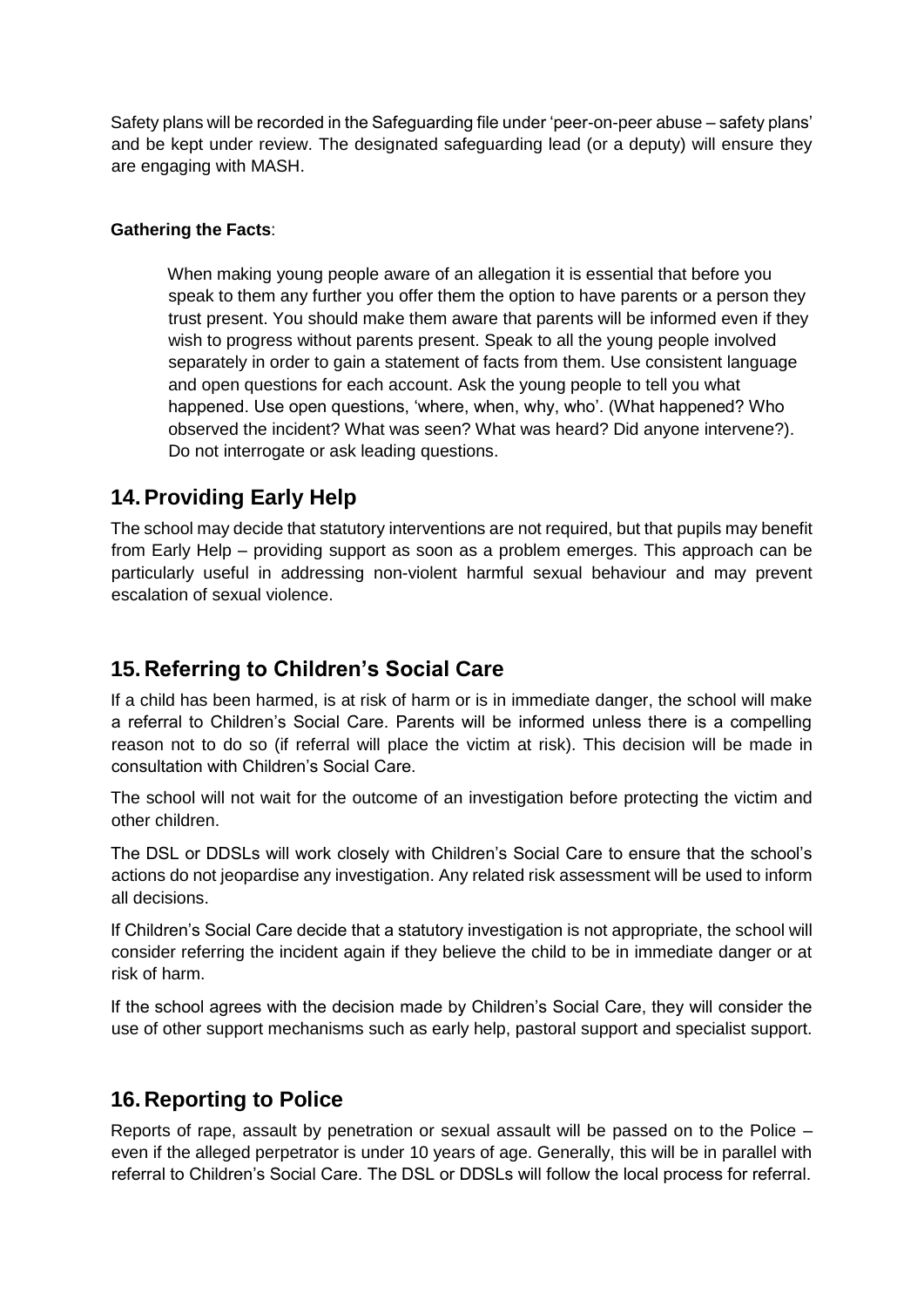Parents will be informed unless there is a compelling reason not to do so. Where parents are not informed, it is essential for the school to support the child with any decision they take, in unison with Children's Social Care and any appropriate specialist agencies.

The DSL, DDSLs and governing board will agree what information will be disclosed to staff and others, in particular the alleged perpetrator and their parents. They will also discuss the best way to protect the victim and their anonymity.

The DSL and DDSLs will be aware of local arrangements and specialist units that investigate child abuse.

In some cases, it may become clear that the Police will not take further action, for whatever reason. In these circumstances, the school will continue to engage with specialist support for the victim as required.

# **17. Bail Conditions**

Police bail is only used in exceptional circumstances. It is unlikely that a child will be placed on police bail if alternative measures can be used to mitigate risks.

The school will work with Children's Social Care and the police to support the victim, alleged perpetrator and other children (especially witnesses) during criminal investigations. The school will seek advice from the Police to ensure they meet their safeguarding responsibilities. The term 'released under investigation' (RUI) is used to describe alleged perpetrators released in circumstances that do not warrant the application of bail.

Where bail is deemed necessary, the school will work with Children's Social Care and the Police to safeguard children – ensuring that the victim can continue in their normal routine and continue to receive a suitable education.

# **18. Managing Delays in the Criminal Justice System**

The school will not wait for the outcome (or even the start) of criminal proceedings before protecting the victim, alleged perpetrator and other children. The associated risk assessment will be used to inform any decisions made.

The DSL or DDSLs will work closely with the Police to ensure the school does not jeopardise any criminal proceedings, and to obtain help and support as necessary.

# **19.The End of the Criminal Process**

Risk assessments will be updated if the alleged perpetrator receives a caution or is convicted. If the perpetrator remains in the same school as the victim, the school will set out clear expectations regarding the perpetrator, including their behaviour and any restrictions deemed reasonable and proportionate with regards to the perpetrator's timetable.

The school will ensure that the victim and perpetrator remain protected from bullying and harassment (including online).

Where an alleged perpetrator is found not guilty or a case is classed as requiring "no further action", the school will offer support to the victim and alleged perpetrator for as long as is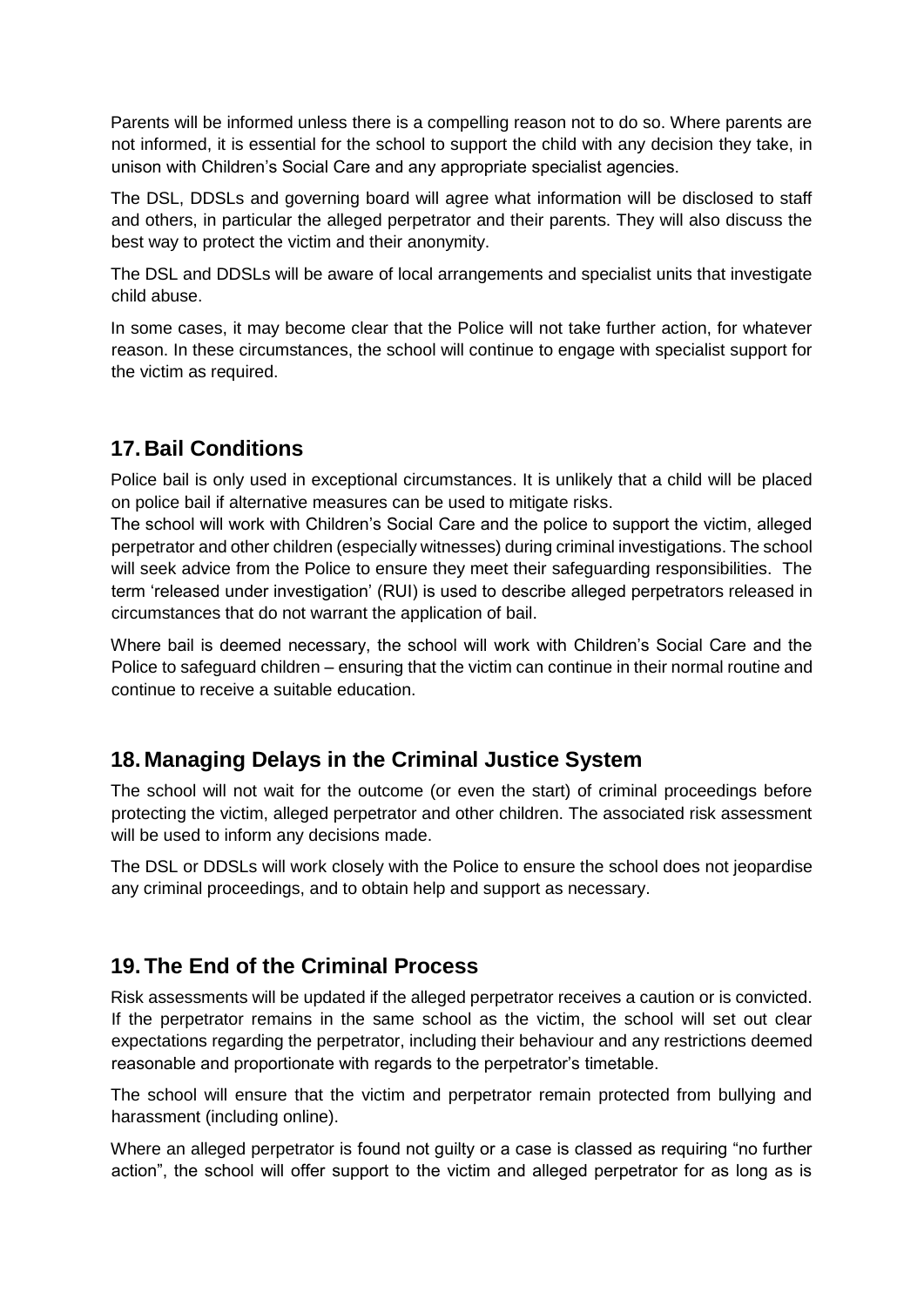necessary. The victim is likely to be traumatised and the fact that an allegation cannot be substantiated does not necessarily mean that it was unfounded. The school will discuss decisions with the victim and offer support.

The alleged perpetrator is also likely to require ongoing support, as they have also been through a difficult and upsetting experience.

# **20.Ongoing support for the victim**

Any decisions regarding safeguarding and supporting the victim will be made with the following considerations in mind:

- The terminology the school uses to describe the victim
- The age and developmental stage of the victim
- The needs and wishes of the victim
- Whether the victim wishes to continue in their normal routine
- The victim will not be made to feel ashamed about making a report
- What a proportionate response looks like

Victims may not disclose the whole picture immediately and they may be more comfortable talking about the incident on a piecemeal basis; therefore, a dialogue will be kept open and the victim can choose to appoint a designated trusted adult.

Victims may struggle in a normal classroom environment. Whilst it is important not to isolate the victim, the victim may wish to be withdrawn from lessons and activities at times. This will only happen when the victim wants it to, not because it makes it easier to manage the situation.

The school will provide a physical space for victims to withdraw to.

Victims may require support for a long period of time and the school will be prepared to offer long-term support in liaison with relevant agencies.

Everything possible will be done to prevent the victim from bullying and harassment as a result of any report they have made.

If the victim is unable to remain in the school, alternative provision or a move to another school will be considered – this will only be considered at the request of the victim and following discussion with their parents.

If the victim does move to another school, the DSL or DDSLs will inform the school of any ongoing support needs and transfer the child protection file.

# **21. Ongoing Support for the Alleged Perpetrator**

When considering the support required for an alleged perpetrator, the school will take into account:

- The terminology they use to describe the alleged perpetrator or perpetrator.
- The balance of safeguarding the victim and providing the alleged perpetrator with education and support.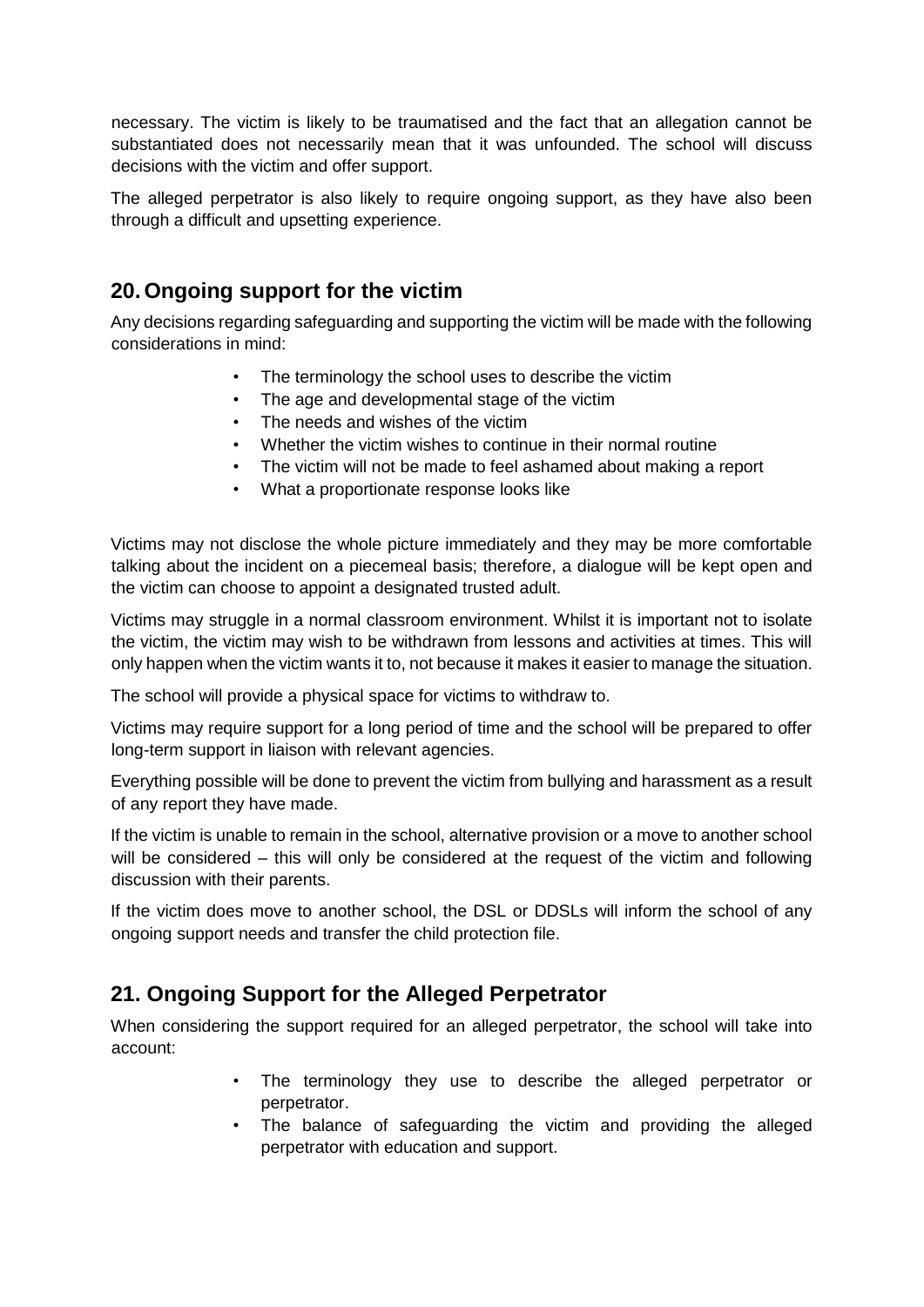- The reasons why the alleged perpetrator may have abused the victim and the support necessary.
- Their age and developmental stage.
- What a proportionate response looks like.
- Whether the behaviour is a symptom of their own abuse or exposure to abusive practices and/or materials.

When making a decision, advice will be taken from Children's Social Care, specialist sexual violence services and the Police as appropriate.

If the alleged perpetrator moves to another school (for any reason), the DSL or DDSLs will inform the destination school of any ongoing support needs and transfer the child protection file.

The school will work with professionals as required to understand why the abuse took place and provide a high level of support to help the pupil understand and overcome the reasons for their behaviour and reduce the likelihood of them abusing again.

# **22. Disciplining the Alleged Perpetrator**

Disciplinary action can be taken whilst investigations are ongoing and the fact that investigations are ongoing does not prevent the school reaching its own conclusion and imposing an appropriate penalty.

The school will make such decisions on a case-by-case basis, with the DSL taking a leading role. The school will take into consideration whether any action would prejudice an investigation and/or subsequent prosecution. The Police and Children's Social Care will be consulted where necessary.

The school will also consider whether circumstances make it unreasonable or irrational for the school to make a decision about what happened while an investigation is considering the same facts.

Disciplinary action and support can take place at the same time.

The school will be clear whether action taken is disciplinary, supportive or both.

# **23.Shared Classes**

Once the DSL or DDSLs have decided to progress a report, they will again consider whether the victim and alleged perpetrator will be separated in classes, on school premises and on school transport – balancing the school's duty to educate against its duty to safeguard. The best interests of the pupil will always come first.

Where there is a criminal investigation into rape or assault by penetration, the alleged perpetrator will be removed from classes with the victim and potential contact on school premises and transport will be prevented.

Where a criminal investigation into rape or assault by penetration leads to a conviction or caution, in all but the most exceptional circumstances, this will constitute a serious breach of discipline and result in the view that allowing the perpetrator to remain in the school would harm the education or welfare of the victim and potentially other pupils.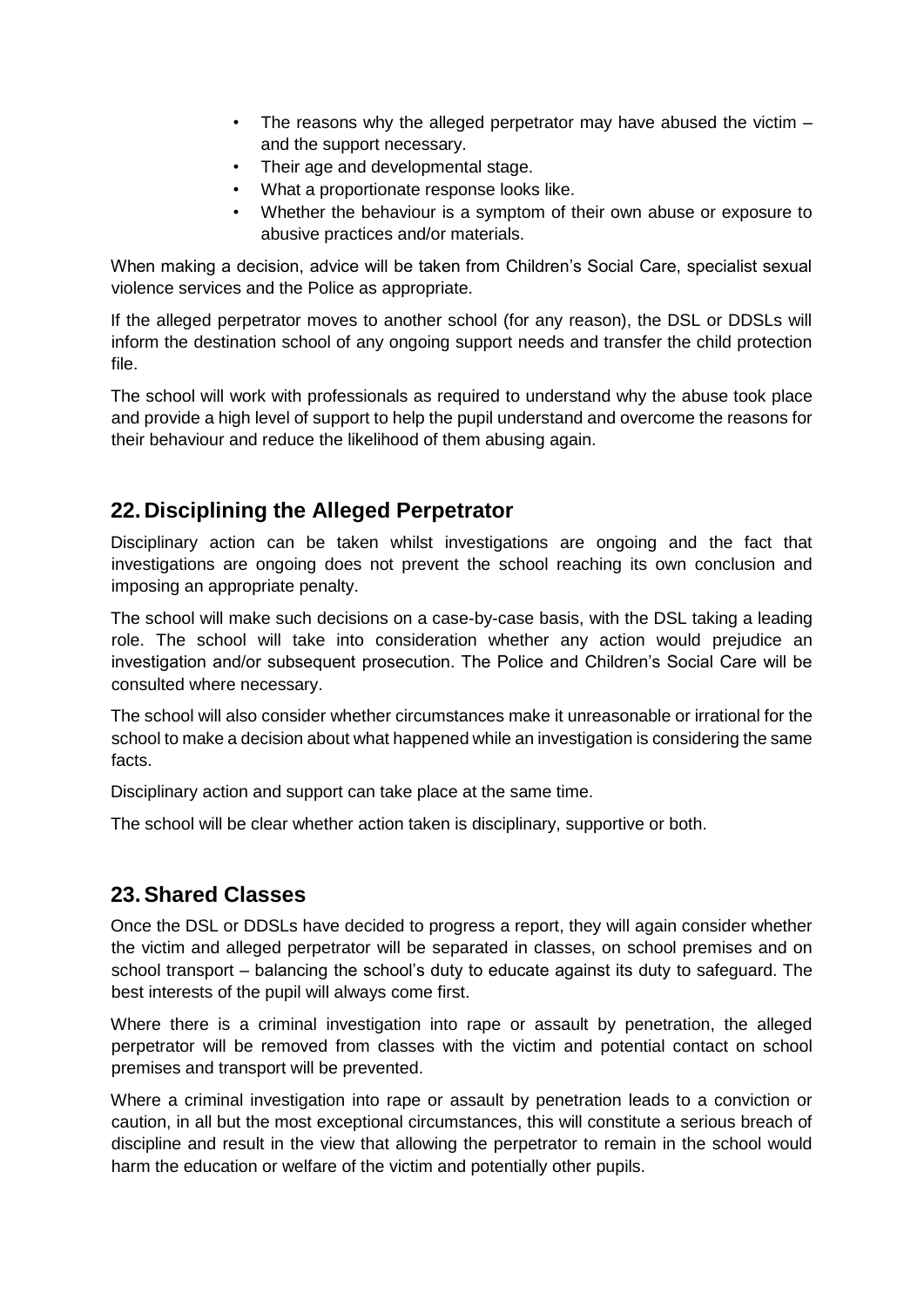Where a criminal investigation into sexual assault leads to a conviction or caution, the school will consider suitable sanctions and permanent exclusion. If the perpetrator will remain at the school, the school will keep the victim and perpetrator in separate classes and manage potential contact on school premises and transport. The nature of the conviction or caution, alongside the wishes of the victim, will inform any discussions made.

Where a report of sexual assault does not lead to a police investigation, this does not mean that the offence did not happen or that the victim has lied. Both the victim and alleged perpetrator will be affected and appropriate support will be provided. Considerations regarding sharing classes and potential contact will be made on a case-by-case basis.

In all cases, the school will record its decisions and be able to justify them. The needs and wishes of the victim will always be at the heart of the process.

## **24.Working with Parents and Carers**

In most sexual violence cases, the school will work with the parents of both the victim and alleged perpetrator. For cases of sexual harassment, these decisions will be made on a caseby-case basis.

The school will meet the victim's parents with the victim present to discuss the arrangements being put in place to safeguard the victim, and to understand their wishes in terms of support arrangements and the progression of the report.

Schools will also meet with the parents of the alleged perpetrator to discuss arrangements that will impact their child, such as moving them out of classes with the victim. Reasons behind decisions will be explained and the support being made available will be discussed. The DSL or DDSLs will attend such meetings, with agencies invited as necessary.

Clear policies regarding how the school will handle reports of sexual violence and how victims and alleged perpetrators will be supported will be made available to parents.

# **25.Safeguarding Other Children**

Children who have witnessed sexual violence, especially rape and assault by penetration, will be provided with support.

It is likely that children will "take sides" following a report, and the school will do everything in its power to protect the victim, alleged perpetrator and witnesses from bullying and harassment.

The school will keep in mind that contact may be made between the victim and alleged perpetrator and that harassment from friends of both parties could take place via social media and do everything in its power to prevent such activity.

As part of the school's risk assessment following a report, transport arrangements will be considered, as it is a potentially vulnerable place for both a victim and alleged perpetrator. Schools will consider any additional support that can be put in place.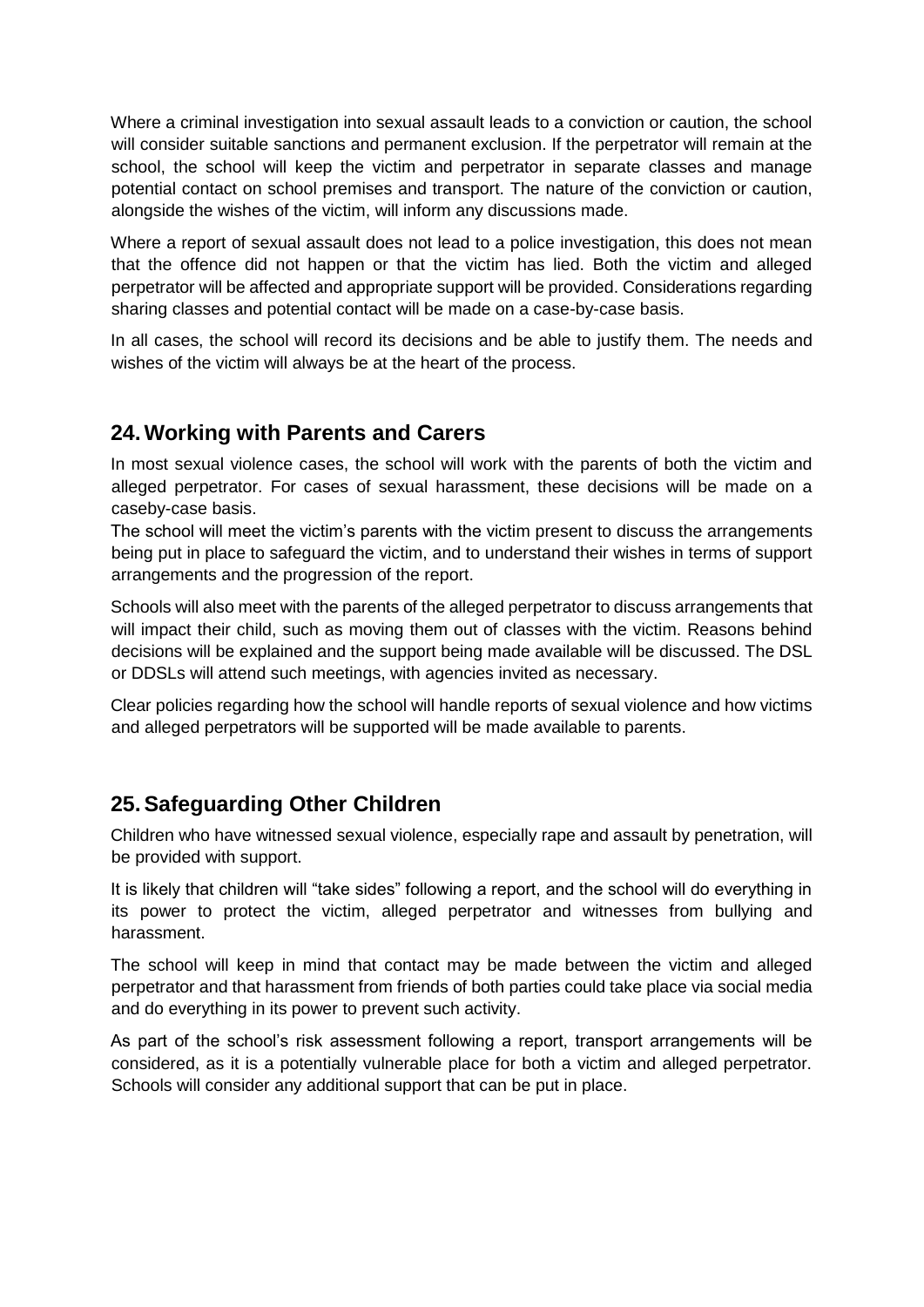## **26. The Context**

Peer-on-peer abuse takes place on a spectrum. Understanding where a child's behaviour falls on a spectrum is essential to being able to respond appropriately to it. It is essential that responses to incidents are proportionate and contextual.

In this policy we recognise the importance of distinguishing between problematic and abusive sexual behaviour (Harmful Sexual Behaviour HSB).

Simon Hackett (2010) has proposed a continuum model to demonstrate the range of sexual behaviours presented by children and young people, from those that are normal, to those that are highly deviant:

## [https://www.nspcc.org.uk/globalassets/documents/publications/harmful-sexual](https://www.nspcc.org.uk/globalassets/documents/publications/harmful-sexual-behaviour-%20framework.pdf)behaviour- [framework.pdf](https://www.nspcc.org.uk/globalassets/documents/publications/harmful-sexual-behaviour-%20framework.pdf)

| <b>Normal</b>       | Inappropriate         | <b>Problematic</b>     | <b>Abusive</b>       | <b>Violent</b>       |
|---------------------|-----------------------|------------------------|----------------------|----------------------|
| Developmentally     | · Single instances of | • Problematic and      | • Victimising intent | · Physically violent |
| expected            | inappropriate sexual  | concerning             | or outcome           | sexual abuse         |
|                     | behaviour             | behaviours             |                      |                      |
| Socially acceptable |                       |                        | · Includes misuse    | • Highly intrusive   |
|                     | · Socially acceptable | · Developmentally      | of power             |                      |
| Consensual, mutual, | behaviour within      | unusual and socially   |                      | · Instrumental       |
| reciprocal          | peer group            | unexpected             | • Coercion and force | violence which is    |
|                     |                       |                        | to ensure victim     | physiologically and/ |
| Shared decision     | • Context for         | . No overt elements    | compliance           | or sexually arousing |
| making              | behaviour may be      | of victimisation       |                      | to the perpetrator   |
|                     | inappropriate         |                        | · Intrusive          |                      |
|                     |                       | · Consent issues       |                      | · Sadism             |
|                     | • Generally           | may be unclear         | · Informed consent   |                      |
|                     | consensual            |                        | lacking, or not able |                      |
|                     | and reciprocal        | • May lack reciprocity | to be freely given   |                      |
|                     |                       | or equal power         | by victim            |                      |
|                     |                       | · May include levels   | • May include        |                      |
|                     |                       | of compulsivity        | elements of          |                      |
|                     |                       |                        | expressive violence  |                      |
|                     |                       |                        |                      |                      |
|                     |                       |                        |                      |                      |
|                     |                       |                        |                      |                      |

# **27. Monitoring and Review**

This policy will be reviewed on an annual basis by the DSL in conjunction with the governing board.

Any changes made to the policy will be amended by Mrs H Rees, Mrs H Lynch, Mrs J Keeble and Mrs H Smith-Hughes and will be communicated to all members of staff.

The next scheduled review date for this policy is date May 2022.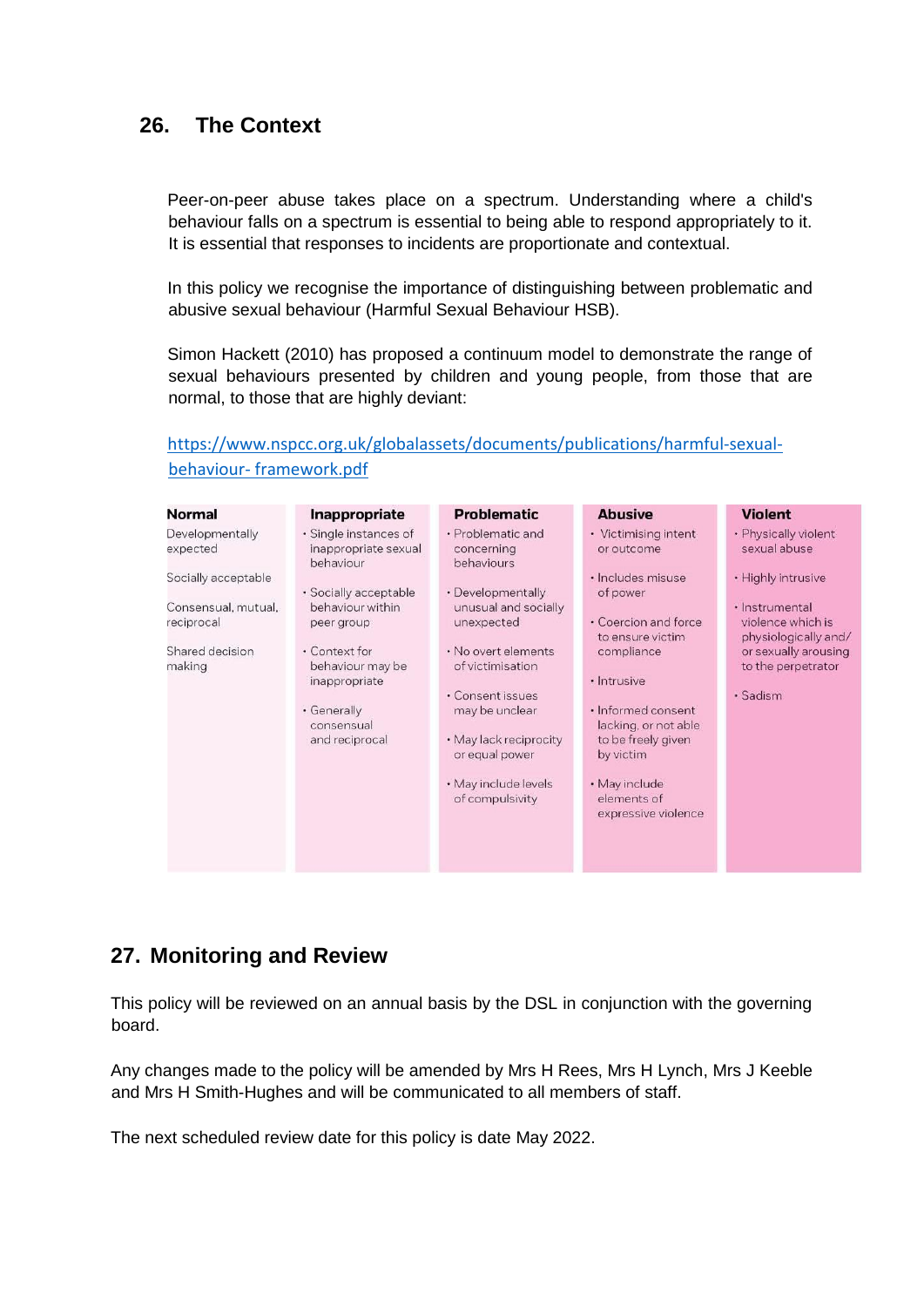## **Useful definitions**

## **Sexual Harassment**

This can be defined as 'unwanted conduct of a sexual nature' that can occur online and offline. In the context of this guidance this means in the context of child on child sexual harassment. Sexual harassment is likely to: violate a child's dignity, and/or make them feel intimidated, degraded or humiliated and/or create a hostile, offensive or sexualised environment.

## It can include

• Sexual comments, such as: telling sexual stories, making lewd comments, making sexual remarks about clothes and appearance and calling someone sexualised names;

• Sexual "jokes" or taunting.

## **Sexting**

Sexting is when someone shares sexual, naked or semi-naked images or videos of themselves or others or sends sexually explicit messages. They can be sent using mobiles, tablets, smartphones, laptops - any device that allows you to share media and messages. This is also known as youth produced sexual imagery

The UK Council for Internet Safety (UKCIS) Education Group has published Advice for Schools and Colleges on Responding to Sexting Incidents

www.gov.uk/government/publications/sexting-in-schools-and-college

## **Upskirting**

This typically involves taking a picture under a person's clothing without them knowing, with the intention of viewing their genitals or buttocks to obtain sexual gratification, or cause the victim humiliation, distress or alarm. It is now a criminal offence and may constitute sexual harassment. Cases of 'up skirting' have a mandatory requirement for being reported.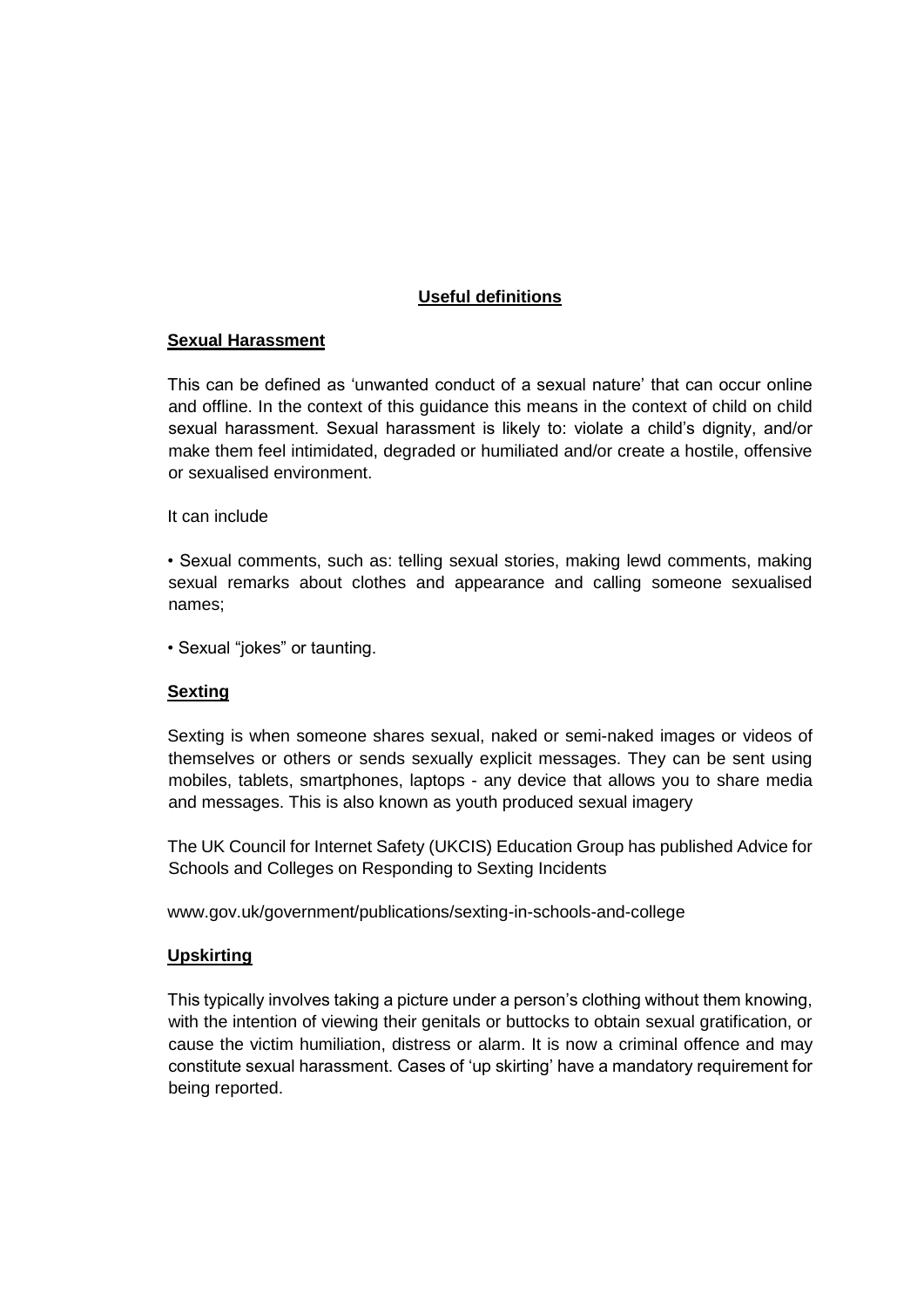## **Rape**

A person (A) commits an offence of rape if: he intentionally penetrates the vagina, anus or mouth of another person (B) with his penis, B does not consent to the penetration and A does not reasonably believe that B consents.

## **Assault by Penetration**

A person (A) commits an offence if: s/he intentionally penetrates the vagina or anus of another person (B) with a part of her/his body or anything else, the penetration is sexual, B does not consent to the penetration and A does not reasonably believe that B consents.

## **Sexual Assault**

A person (A) commits an offence of sexual assault if: s/he intentionally touches another person (B), the touching is sexual, B does not consent to the touching and A does not reasonably believe that B consents.

## **Consent**

Consent is about having the freedom and capacity to choose. Consent to sexual activity may be given to one sort of sexual activity but not another, e.g.to vaginal but not anal sex or penetration with conditions, such as wearing a condom. Consent can be withdrawn at any time during sexual activity and each time activity occurs. Someone consents to vaginal, anal or oral penetration only if s/he agrees by choice to that penetration and has the freedom and capacity to make that choice.

|                                                                           | important | know | that: |  |
|---------------------------------------------------------------------------|-----------|------|-------|--|
| • A child under the age of 13 can never consent to any sexual activity; • |           |      |       |  |

The age of consent is 16; • Sexual intercourse without consent is rape.

It is also important to differentiate between consensual sexual activity between children of a similar age and that which involves any power imbalance, coercion or exploitation. Due to their additional training, the designated safeguarding lead (or deputy) should be involved and leading the school or college response. If in any doubt, they should seek expert advice.

It is important that schools and colleges consider sexual harassment in broad terms. Sexual harassment (as set out above) creates an atmosphere that, if not challenged, can normalise inappropriate behaviours and provide an environment that may lead to sexual violence.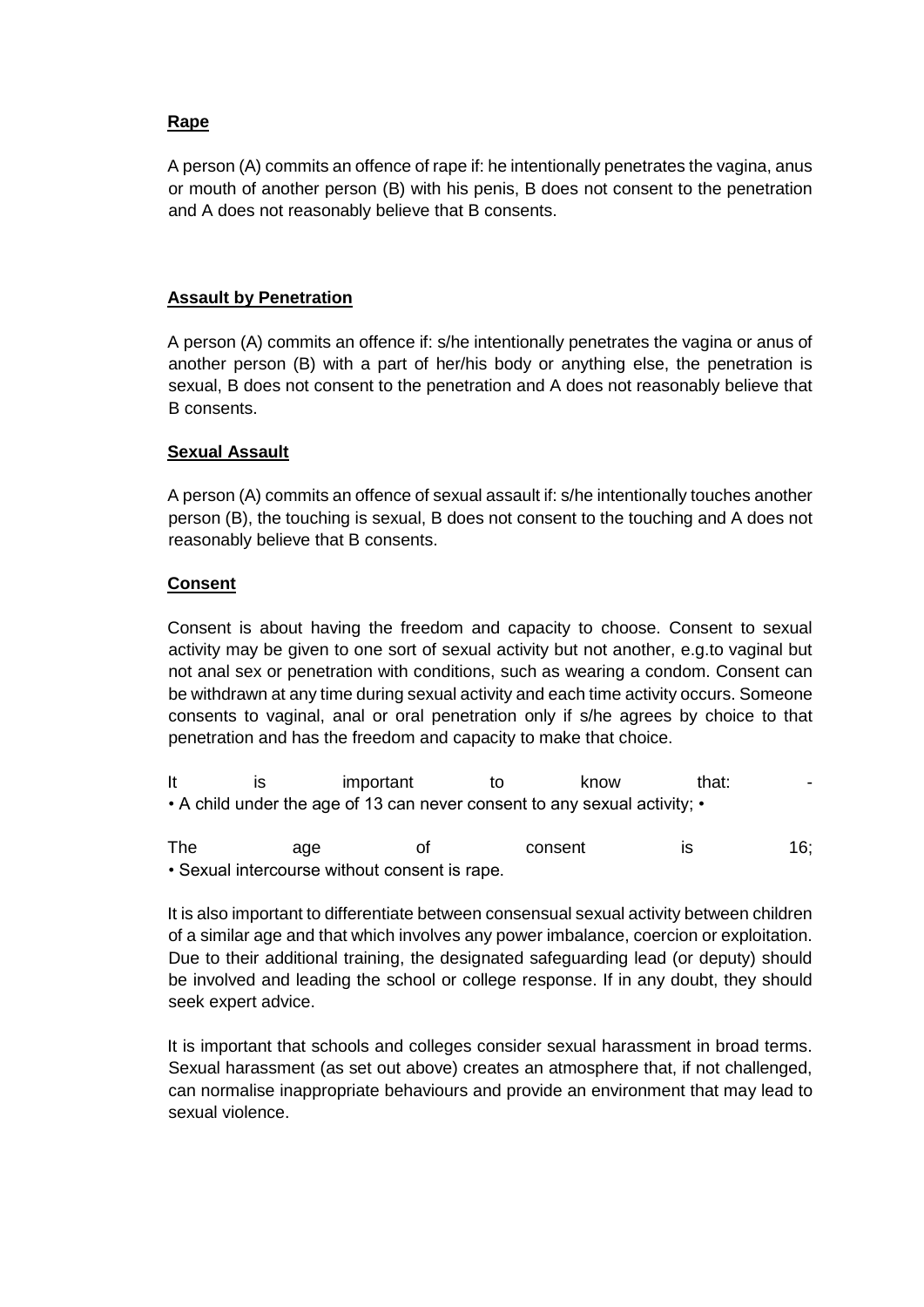## **Harmful Sexual Behaviour (HSB)**

Children's sexual behaviour exists on a wide continuum, from normal and developmentally expected to inappropriate, problematic, abusive and violent. Problematic, abusive and violent sexual behaviour is developmentally inappropriate and may cause developmental damage. A useful umbrella term is "harmful sexual behaviour". The term has been widely adopted in child protection and is used in this advice. Harmful sexual behaviour can occur online and/or offline and can also occur simultaneously between the two. Harmful sexual behaviour should be considered in a child protection context.

## **Links:**

Brook Sexual Behaviours Traffic Light Tool can be found here:

[https://www.enhertsccg.nhs.uk/sites/default/files/content\\_files/policies/Sexual-](https://www.enhertsccg.nhs.uk/sites/default/files/content_files/policies/Sexual-Behaviours-Traffic-Light-Tool.pdf)[BehavioursTraffic-Light-Tool.pdf](https://www.enhertsccg.nhs.uk/sites/default/files/content_files/policies/Sexual-Behaviours-Traffic-Light-Tool.pdf)

DFE guidance on sexual violence and harassment can be found here:

https://assets.publishing.service.gov.uk/government/uploads/system/uploads/attachment\_da ta/file/719902/Sexual\_violence\_and\_sexual\_harassment\_between\_children\_in\_schools\_and \_colleges.pdf

West Mercia Rape and Sexual Abuse Support Centre:

https://www.wmrsasc.org.uk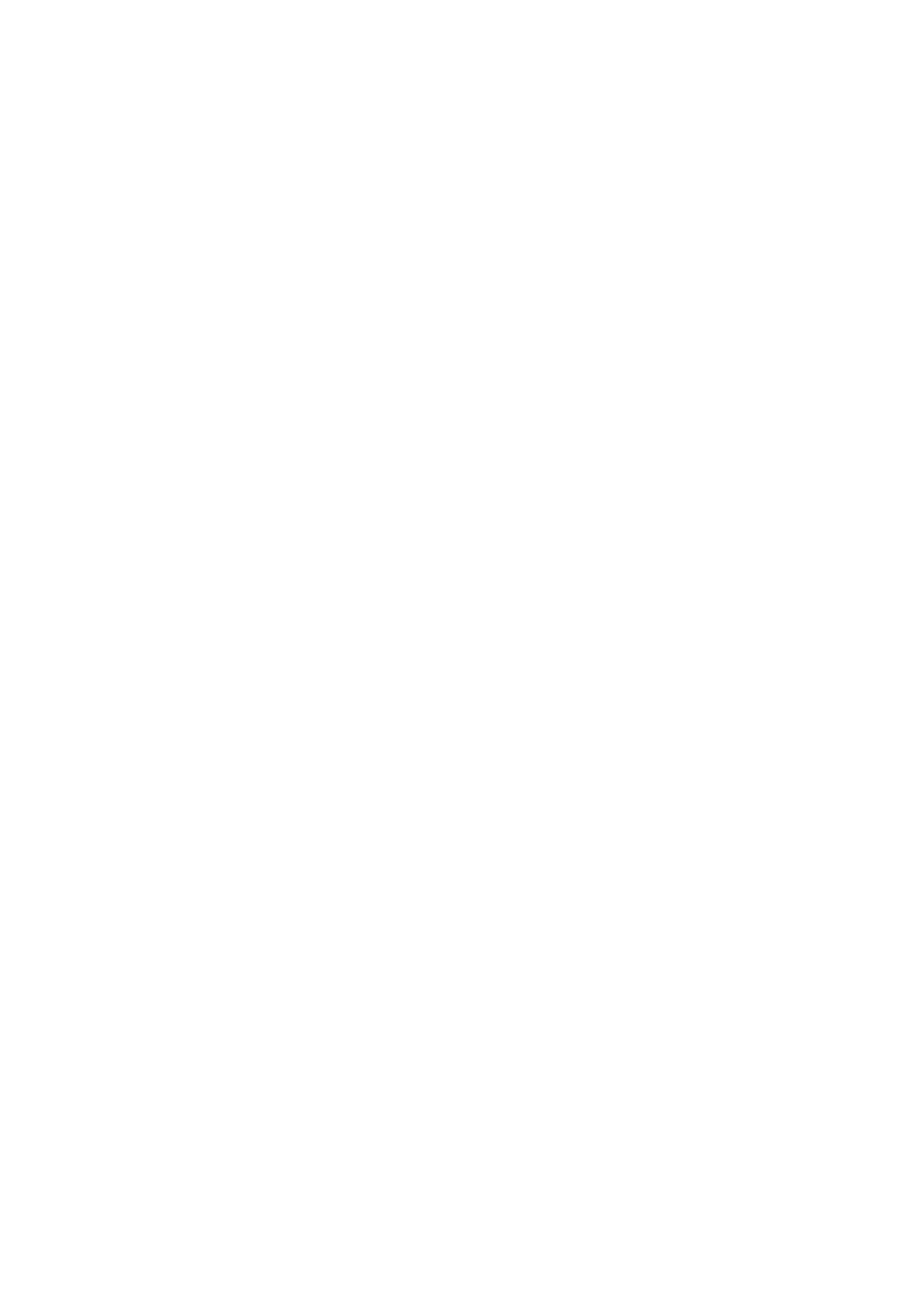Appendix 1: Risk Assessment for Peer on Peer Sexual Abuse/ Harmful Sexual Behaviour

# **Risk Assessment for Peer on Peer Sexual Abuse/ Harmful Sexual Behaviour**

The terms victim and alleged perpetrator are used to identify the children involved. NB: there should be no assumption of guilt on the part of the alleged perpetrator, pending investigation.

Each section/question will be considered from the perspective of both pupils. Considerations will be given for the impact on, and needs of, the wider school community. All concerns and proposed actions will be recorded.

The school will work with the local multi-agency safeguarding hub (MASH) and other agencies as necessary when completing this risk assessment. This document should be reviewed frequently to ensure it is fit for purpose.

**\*A risk assessment should be completed for all cases relating to sexual violence or alleged sexual violence. Sexual violence is defined by the sexual offences act 2002 as "criminal acts: rape, assault by penetration and sexual assault".** 

**\*This risk assessment should be completed with reference to Keeping Children Safe In Education, DFE Sexual Violence and Sexual Harassment in schools and colleges and the local West Midlands policy (2.26)** 

<https://westmidlands.procedures.org.uk/pkoso/regional-safeguarding-guidance/children-who-abuse-others>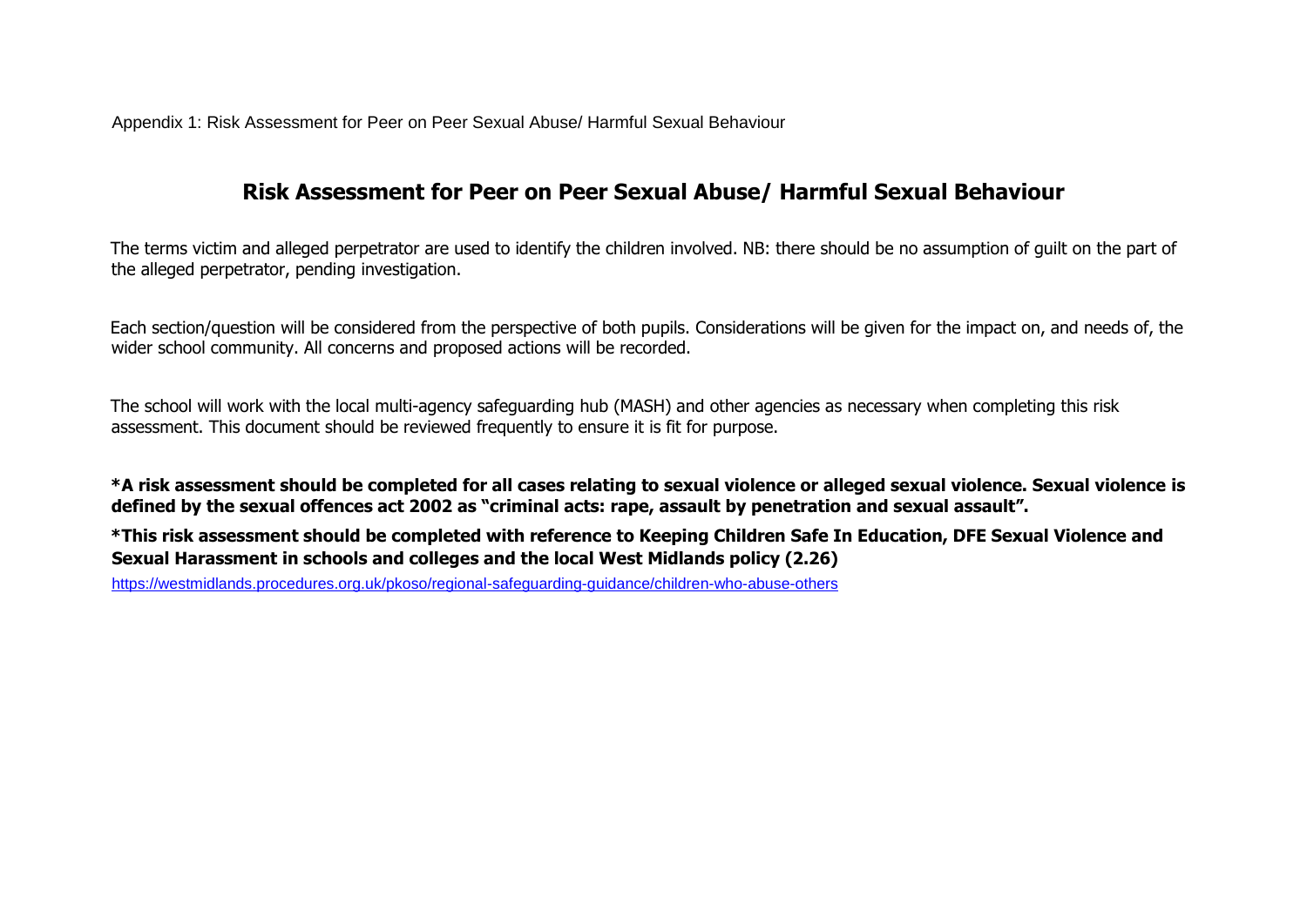| <b>CONSIDERATIONS</b>                                                                                                                                                                    | RISK (CONSIDER VICTIM,<br>ALLEGED PERPETRATOR,<br><b>OTHER PUPILS AND</b><br>STAFF) | <b>RISK</b><br><b>LEVEL</b><br>(HIGH,<br><b>MEDIUM</b><br>OR LOW) | <b>ACTIONS TO REDUCE RISK</b> | <b>REVISED</b><br><b>RISK</b><br><b>LEVEL</b><br>(HIGH,<br><b>MEDIUM</b><br>OR LOW) |
|------------------------------------------------------------------------------------------------------------------------------------------------------------------------------------------|-------------------------------------------------------------------------------------|-------------------------------------------------------------------|-------------------------------|-------------------------------------------------------------------------------------|
| • What was the nature of the<br>incident?                                                                                                                                                |                                                                                     |                                                                   |                               |                                                                                     |
| • Was it a crime?                                                                                                                                                                        |                                                                                     |                                                                   |                               |                                                                                     |
| • Is it necessary to limit contact<br>between the children<br>involved?<br>Refer to KCSiE and DFE<br>guidance on sexual<br>harassment and sexual<br>violence in schools and<br>colleges. |                                                                                     |                                                                   |                               |                                                                                     |
| • Is there an actual or<br>perceived threat from the<br>alleged perpetrator to the<br>victim and/or others?                                                                              |                                                                                     |                                                                   |                               |                                                                                     |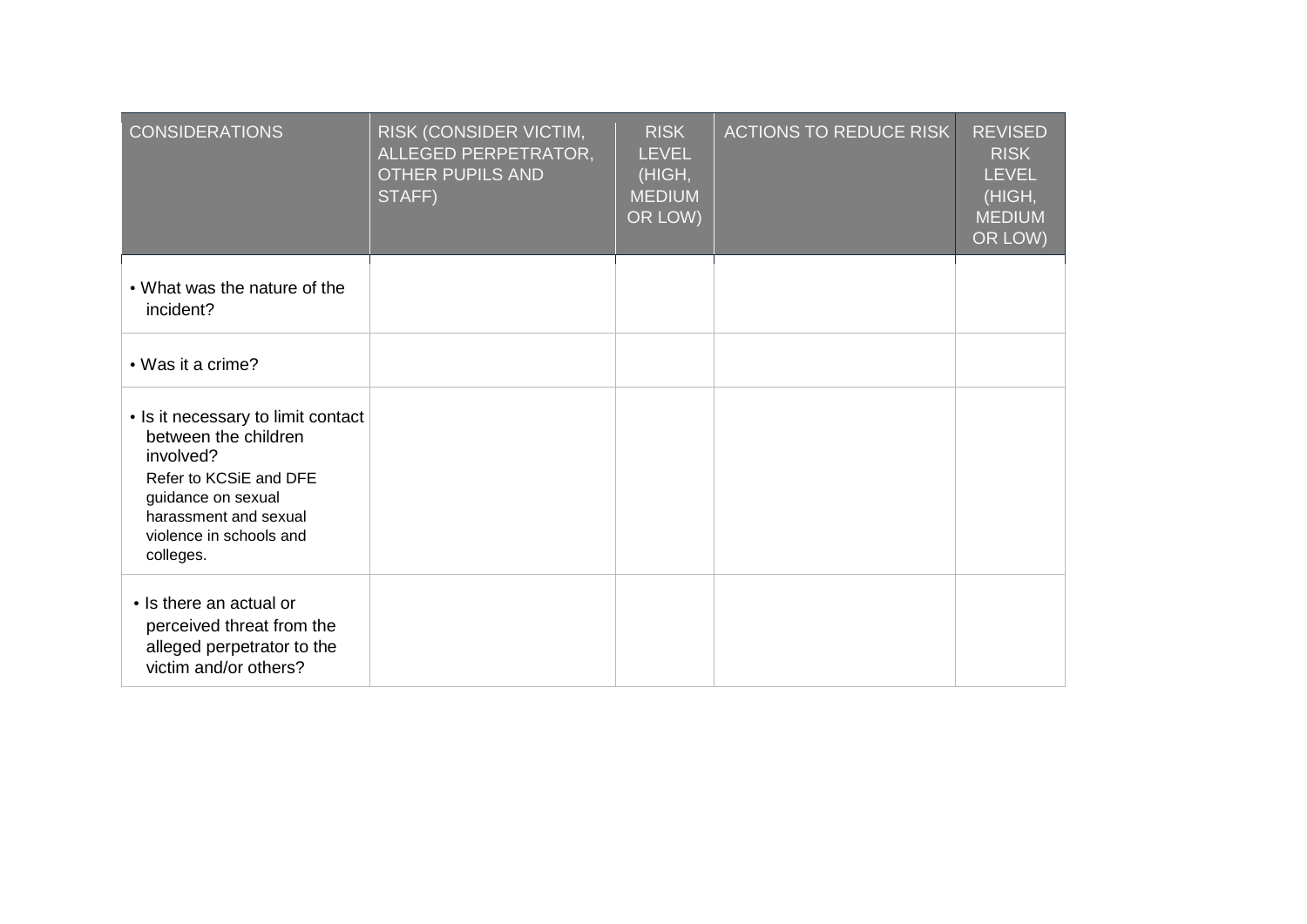| • Is either the victim or the<br>alleged perpetrator at risk of<br>physical harm as a result of<br>this incident (for example,<br>bullying or 'retribution' by<br>peers)? |                                                                                     |                                                                   |                                         |                                                                                     |
|---------------------------------------------------------------------------------------------------------------------------------------------------------------------------|-------------------------------------------------------------------------------------|-------------------------------------------------------------------|-----------------------------------------|-------------------------------------------------------------------------------------|
| <b>CONSIDERATIONS</b>                                                                                                                                                     | RISK (CONSIDER VICTIM,<br>ALLEGED PERPETRATOR,<br><b>OTHER PUPILS AND</b><br>STAFF) | <b>RISK</b><br><b>LEVEL</b><br>(HIGH,<br><b>MEDIUM</b><br>OR LOW) | <b>ACTIONS TO REDUCE</b><br><b>RISK</b> | <b>REVISED</b><br><b>RISK</b><br><b>LEVEL</b><br>(HIGH,<br><b>MEDIUM</b><br>OR LOW) |
| • Do they share classes?                                                                                                                                                  |                                                                                     |                                                                   |                                         |                                                                                     |
| • Do they share break times?                                                                                                                                              |                                                                                     |                                                                   |                                         |                                                                                     |
| • Do they share transport<br>to/from school?                                                                                                                              |                                                                                     |                                                                   |                                         |                                                                                     |
| • Are they likely to come into<br>contact with each other (or<br>anyone else involved in/with<br>knowledge of the incident)<br>outside of school?                         |                                                                                     |                                                                   |                                         |                                                                                     |